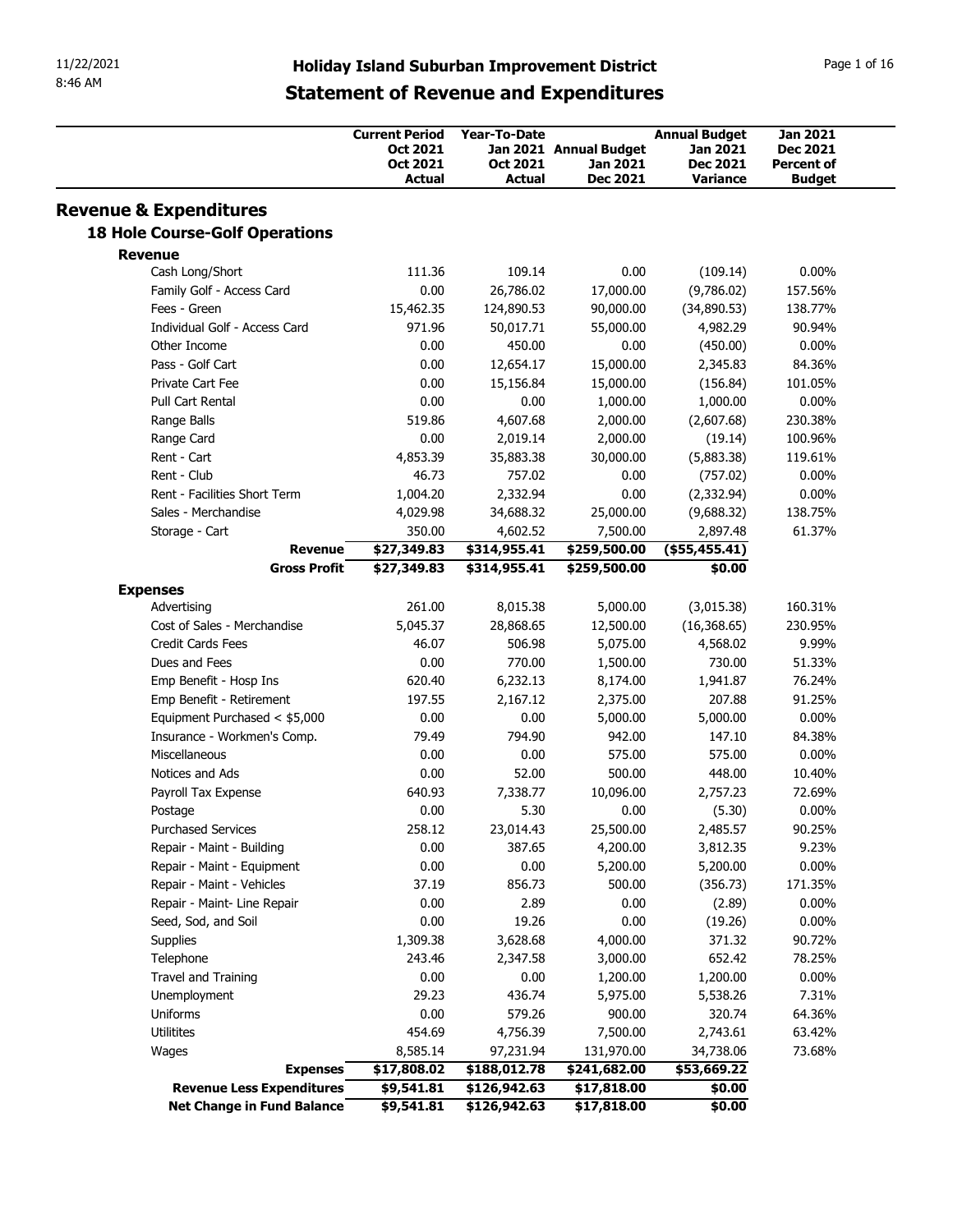| 11/22/2021                              |                                                                                               |                                                |                                           |                                                     |                                                         |
|-----------------------------------------|-----------------------------------------------------------------------------------------------|------------------------------------------------|-------------------------------------------|-----------------------------------------------------|---------------------------------------------------------|
| 8:46 AM                                 | <b>Holiday Island Suburban Improvement District</b>                                           |                                                |                                           |                                                     | Page 2 of 16                                            |
|                                         | <b>Statement of Revenue and Expenditures</b><br><b>Current Period</b><br>Oct 2021<br>Oct 2021 | Year-To-Date<br>Oct 2021                       | Jan 2021 Annual Budget<br><b>Jan 2021</b> | <b>Annual Budget</b><br>Jan 2021<br><b>Dec 2021</b> | <b>Jan 2021</b><br><b>Dec 2021</b><br><b>Percent of</b> |
| <b>18-Hole Course Maintenance</b>       | Actual                                                                                        | <b>Actual</b>                                  | Dec 2021                                  | <b>Variance</b>                                     | <b>Budget</b>                                           |
| <b>Revenue</b>                          |                                                                                               |                                                |                                           |                                                     |                                                         |
| Contribution Income                     | 0.00                                                                                          | 4,106.00                                       | 0.00                                      | (4,106.00)                                          | $0.00\%$                                                |
| Other Income                            | 125.00                                                                                        | 125.00                                         | 0.00                                      | (125.00)                                            | $0.00\%$                                                |
| Revenue                                 | \$125.00                                                                                      | \$4,231.00                                     | \$0.00                                    | ( \$4, 231.00)                                      |                                                         |
| <b>Gross Profit</b>                     | \$125.00                                                                                      | \$4,231.00                                     | \$0.00                                    | \$0.00                                              |                                                         |
| <b>Expenses</b>                         |                                                                                               |                                                |                                           |                                                     |                                                         |
| <b>Chemicals and Fertilizer</b>         | 952.70                                                                                        | 43,409.97                                      | 62,000.00                                 | 18,590.03                                           | 70.02%                                                  |
| Dues and Fees<br>Emp Benefit - Hosp Ins | 745.00<br>2,084.82                                                                            | 1,210.00<br>20,748.86                          | 1,200.00<br>17,883.00                     | (10.00)<br>(2,865.86)                               | 100.83%<br>116.03%                                      |
| Emp Benefit - Retirement                | 645.10                                                                                        | 7,125.78                                       | 5,023.00                                  | (2,102.78)                                          | 141.86%                                                 |
| Equipment Purchased < \$5,000           | 0.00                                                                                          | 5,577.07                                       | 3,400.00                                  | (2, 177.07)                                         | 164.03%                                                 |
| Fuel Expense                            | 1,360.42                                                                                      | 15,788.70                                      | 18,975.00                                 | 3,186.30                                            | 83.21%                                                  |
| Insurance - Workmen's Comp.             | 114.35                                                                                        | 1,143.50                                       | 2,542.00                                  | 1,398.50                                            | 44.98%                                                  |
| <b>Interest Expense</b>                 | 415.54                                                                                        | 4,736.54                                       | 7,200.00                                  | 2,463.46                                            | 65.79%                                                  |
| Notices and Ads                         | 0.00                                                                                          | 213.55                                         | 0.00                                      | (213.55)                                            | $0.00\%$                                                |
| Payroll Tax Expense                     | 1,071.95                                                                                      | 12,904.32                                      | 15,545.00                                 | 2,640.68                                            | 83.01%                                                  |
| <b>Purchased Services</b>               | 0.00                                                                                          | 7,000.42                                       | 7,963.00                                  | 962.58                                              | 87.91%                                                  |
| Repair - Maint - Building               | 52.92                                                                                         | 471.19                                         | 1,500.00                                  | 1,028.81                                            | 31.41%                                                  |
| Repair - Maint - Equipment              | 82.89                                                                                         | 12,753.87                                      | 11,000.00                                 | (1,753.87)                                          | 115.94%                                                 |
| Repair - Maint - Tires                  | 18.03                                                                                         | 1,378.96                                       | 2,000.00                                  | 621.04                                              | 68.95%                                                  |
| Repair - Maint - Vehicles               | 34.29                                                                                         | 1,349.69                                       | 1,000.00                                  | (349.69)                                            | 134.97%                                                 |
| Repair - Maint- Line Repair<br>Safety   | 1,342.53<br>5.17                                                                              | 6,555.10<br>463.29                             | 9,000.00<br>400.00                        | 2,444.90<br>(63.29)                                 | 72.83%<br>115.82%                                       |
| Seed, Sod, and Soil                     | 475.08                                                                                        | 12,094.16                                      | 15,000.00                                 | 2,905.84                                            | 80.63%                                                  |
| Supplies                                | 101.33                                                                                        | 3,508.79                                       | 2,600.00                                  | (908.79)                                            | 134.95%                                                 |
| Telephone                               | 154.82                                                                                        | 1,446.78                                       | 2,400.00                                  | 953.22                                              | 60.28%                                                  |
| Travel and Training                     | 59.63                                                                                         | 909.63                                         | 2,500.00                                  | 1,590.37                                            | 36.39%                                                  |
| Unemployment                            | 6.69                                                                                          | 510.99                                         | 3,000.00                                  | 2,489.01                                            | 17.03%                                                  |
|                                         | 0.00                                                                                          | 1,179.62                                       | 1,000.00                                  | (179.62)                                            | 117.96%                                                 |
| Uniforms                                | 1,380.35                                                                                      | 20,612.21                                      | 20,000.00                                 | (612.21)                                            | 103.06%                                                 |
| Utilitites                              | 14,707.24                                                                                     | 165,963.32                                     | 203,202.00                                | 37,238.68                                           | 81.67%                                                  |
| Wages                                   |                                                                                               | \$349,056.31                                   | \$416,333.00                              | \$67,276.69                                         |                                                         |
| <b>Expenses</b>                         | \$25,810.85                                                                                   |                                                |                                           |                                                     |                                                         |
| <b>Revenue Less Expenditures</b>        |                                                                                               | $($ \$25,685.85) (\$344,825.31) (\$416,333.00) |                                           | \$0.00                                              |                                                         |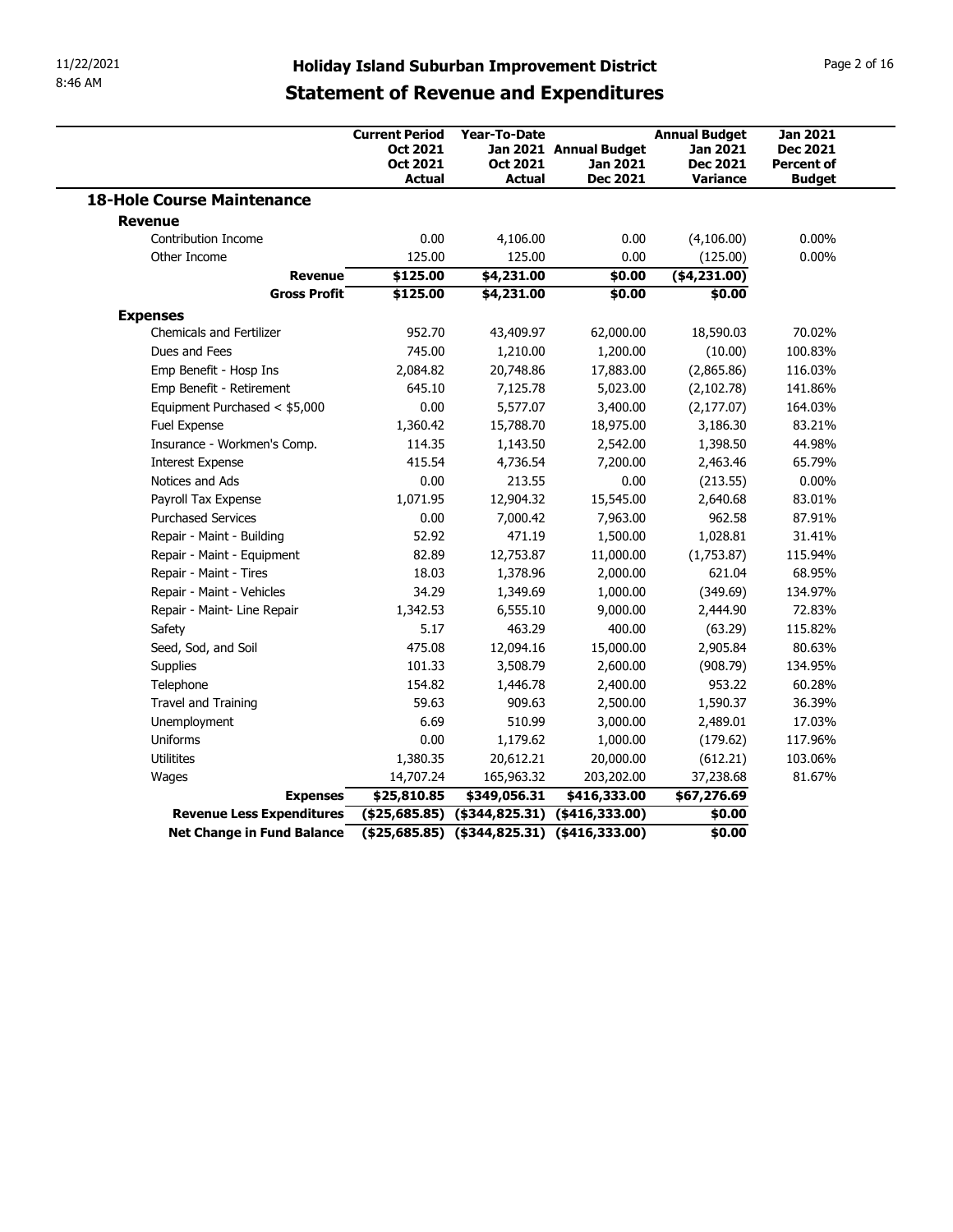| 11/22/2021                                          |                                                     |                                                      |                                    |                                                     |                                                         |
|-----------------------------------------------------|-----------------------------------------------------|------------------------------------------------------|------------------------------------|-----------------------------------------------------|---------------------------------------------------------|
|                                                     | <b>Holiday Island Suburban Improvement District</b> |                                                      |                                    |                                                     | Page 3 of 16                                            |
| 8:46 AM                                             | <b>Statement of Revenue and Expenditures</b>        |                                                      |                                    |                                                     |                                                         |
|                                                     | <b>Current Period</b><br>Oct 2021<br>Oct 2021       | Year-To-Date<br>Oct 2021                             | Jan 2021 Annual Budget<br>Jan 2021 | <b>Annual Budget</b><br>Jan 2021<br><b>Dec 2021</b> | <b>Jan 2021</b><br><b>Dec 2021</b><br><b>Percent of</b> |
| <b>Administrative Dept</b>                          | <b>Actual</b>                                       | <b>Actual</b>                                        | <b>Dec 2021</b>                    | <b>Variance</b>                                     | <b>Budget</b>                                           |
| <b>Revenue</b>                                      |                                                     |                                                      |                                    |                                                     |                                                         |
| Cash Long/Short                                     | 0.00                                                | (88.49)                                              | 0.00                               | 88.49                                               | $0.00\%$                                                |
| Facilities Rental - Long Term                       | 900.00                                              | 4,950.00                                             | 0.00                               | (4,950.00)                                          | $0.00\%$                                                |
| Other Income<br><b>Revenue</b>                      | 2,424.00<br>\$3,324.00                              | 9,633.75<br>\$14,495.26                              | 24,000.00<br>\$24,000.00           | 14,366.25<br>\$9,504.74                             | 40.14%                                                  |
| <b>Gross Profit</b>                                 | \$3,324.00                                          | \$14,495.26                                          | \$24,000.00                        | \$0.00                                              |                                                         |
| <b>Expenses</b>                                     |                                                     |                                                      |                                    |                                                     |                                                         |
| Auditors' Fees                                      | 0.00                                                | 12,177.29                                            | 26,282.00                          | 14,104.71                                           | 46.33%                                                  |
| Capital Improvements - Facilit<br>Credit Cards Fees | 0.00<br>(1,011.53)                                  | 4,500.00<br>808.77                                   | 25,000.00<br>3,600.00              | 20,500.00<br>2,791.23                               | 18.00%<br>22.47%                                        |
| Dues and Fees                                       | 0.00                                                | 162.00                                               | 684.00                             | 522.00                                              | 23.68%                                                  |
| Emp Benefit - Hosp Ins                              | 1,861.20                                            | 14,269.20                                            | 20,047.00                          | 5,777.80                                            | 71.18%                                                  |
| Emp Benefit - Retirement                            | 507.38                                              | 8,098.79                                             | 11,021.00                          | 2,922.21                                            | 73.49%                                                  |
| Equipment Purchased < \$5,000                       | 0.00                                                | 9,928.59                                             | 5,000.00                           | (4,928.59)                                          | 198.57%                                                 |
| Insurance - Workmen's Comp.                         | 24.82                                               | 248.20                                               | 188.00                             | (60.20)                                             | 132.02%                                                 |
| Miscellaneous                                       | 0.00                                                | 6,908.95                                             | 1,800.00                           | (5,108.95)                                          | 383.83%                                                 |
| Notices and Ads<br>Payroll Tax Expense              | 0.00<br>1,713.22                                    | 363.58<br>19,188.71                                  | 960.00<br>22,227.00                | 596.42<br>3,038.29                                  | 37.87%<br>86.33%                                        |
| Postage                                             | 95.27                                               | 12,272.88                                            | 20,000.00                          | 7,727.12                                            | 61.36%                                                  |
| <b>Purchased Services</b>                           | (3,633.15)                                          | 19,542.26                                            | 17,136.00                          | (2,406.26)                                          | 114.04%                                                 |
| Repair - Maint - Building                           | 9,654.96                                            | 12,918.14                                            | 4,550.00                           | (8,368.14)                                          | 283.92%                                                 |
| Repair - Maint - Equipment                          | 0.00                                                | 394.84                                               | 960.00                             | 565.16                                              | 41.13%                                                  |
| Repair - Maint - Vehicles                           | 0.00                                                | 0.00                                                 | 400.00                             | 400.00                                              | $0.00\%$                                                |
| Supplies                                            | 2,455.84<br>658.68                                  | 11,308.25                                            | 8,500.00<br>7,200.00               | (2,808.25)<br>1,699.16                              | 133.04%<br>76.40%                                       |
| Telephone<br>Travel and Training                    | 134.62                                              | 5,500.84<br>284.62                                   | 1,200.00                           | 915.38                                              | 23.72%                                                  |
| Unemployment                                        | 6.77                                                | 618.92                                               | 3,590.00                           | 2,971.08                                            | 17.24%                                                  |
| Uniforms                                            | 0.00                                                | 292.15                                               | 0.00                               | (292.15)                                            | $0.00\%$                                                |
|                                                     | 719.26                                              | 6,722.89                                             | 7,740.00                           | 1,017.11                                            | 86.86%                                                  |
| Utilitites                                          | 23,015.57                                           | 225,248.89                                           | 302,213.00                         | 76,964.11                                           | 74.53%                                                  |
| Wages                                               | \$36,202.91                                         | \$371,758.76                                         | \$490,298.00                       | \$118,539.24                                        |                                                         |
| <b>Expenses</b><br>Revenue Less Expenditures        |                                                     | $($ \$32,878.91) $($ \$357,263.50) $($ \$466,298.00) |                                    | \$0.00                                              |                                                         |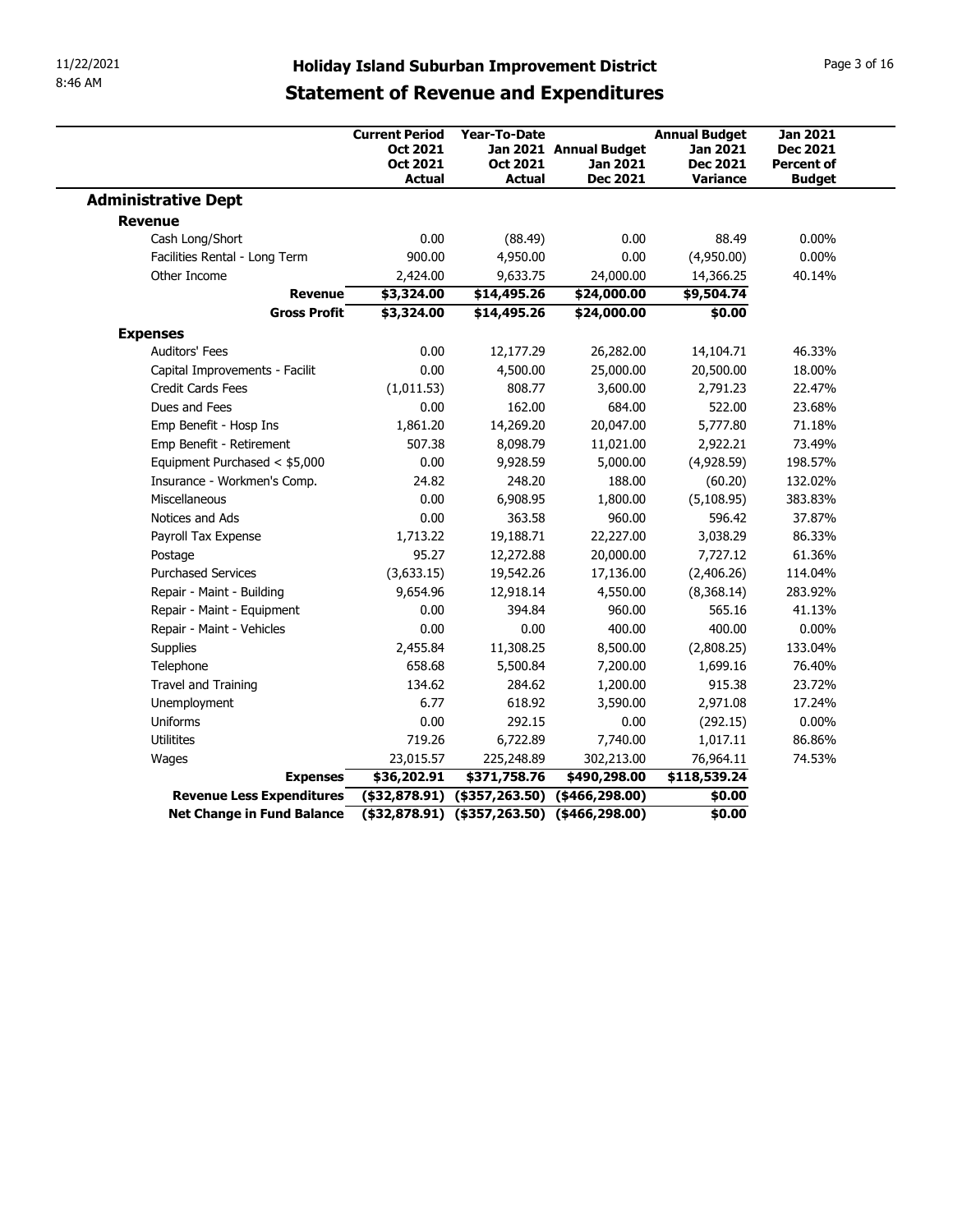| 11/22/2021                                                  | <b>Holiday Island Suburban Improvement District</b> |                           |                             |                                    | Page 4 of 16                       |
|-------------------------------------------------------------|-----------------------------------------------------|---------------------------|-----------------------------|------------------------------------|------------------------------------|
| 8:46 AM                                                     |                                                     |                           |                             |                                    |                                    |
|                                                             | <b>Statement of Revenue and Expenditures</b>        |                           |                             |                                    |                                    |
|                                                             | <b>Current Period</b>                               | Year-To-Date              |                             | <b>Annual Budget</b>               | <b>Jan 2021</b>                    |
|                                                             | Oct 2021                                            |                           | Jan 2021 Annual Budget      | Jan 2021                           | <b>Dec 2021</b>                    |
|                                                             | Oct 2021<br>Actual                                  | Oct 2021<br><b>Actual</b> | Jan 2021<br><b>Dec 2021</b> | <b>Dec 2021</b><br><b>Variance</b> | <b>Percent of</b><br><b>Budget</b> |
|                                                             |                                                     |                           |                             |                                    |                                    |
|                                                             |                                                     |                           |                             |                                    |                                    |
| <b>Campground Recreation</b>                                |                                                     |                           |                             |                                    |                                    |
| <b>Revenue</b>                                              |                                                     |                           |                             |                                    |                                    |
| Cash Long/Short                                             | 0.14                                                | 14.36                     | 0.00                        | (14.36)                            | $0.00\%$                           |
| Rent - Facilities Short Term                                | 4,648.00                                            | 27,749.66                 | 15,000.00                   | (12,749.66)                        | 185.00%                            |
| <b>Revenue</b>                                              | \$4,648.14                                          | \$27,764.02               | \$15,000.00                 | ( \$12,764.02)                     |                                    |
| <b>Gross Profit</b>                                         | \$4,648.14                                          | \$27,764.02               | \$15,000.00                 | \$0.00                             |                                    |
| <b>Expenses</b>                                             |                                                     |                           |                             |                                    |                                    |
| Advertising                                                 | 0.00                                                | 1,000.00                  | 1,000.00                    | 0.00                               | 100.00%                            |
| <b>Purchased Services</b>                                   | 624.61                                              | 4,981.11                  | 4,915.00                    | (66.11)                            | 101.35%                            |
| Repair - Maint - Building                                   | 13.15                                               | 1,505.89                  | 500.00                      | (1,005.89)                         | 301.18%                            |
| Repair - Maint - Equipment<br>Repair- Maint- Parts/Material | 0.00<br>0.00                                        | 17.97<br>0.00             | 175.00<br>105.00            | 157.03<br>105.00                   | 10.27%<br>$0.00\%$                 |
|                                                             | 0.00                                                | 0.00                      | 200.00                      | 200.00                             | $0.00\%$                           |
| Supplies<br>Telephone                                       | 195.04                                              |                           |                             |                                    | 124.83%                            |
| Utilitites                                                  | 819.69                                              | 1,497.96<br>4,908.18      | 1,200.00<br>3,770.00        | (297.96)<br>(1, 138.18)            | 130.19%                            |
| <b>Expenses</b>                                             | \$1,652.49                                          | \$13,911.11               | \$11,865.00                 | (\$2,046.11)                       |                                    |
| Revenue Less Expenditures                                   | \$2,995.65                                          | \$13,852.91               | \$3,135.00                  | \$0.00                             |                                    |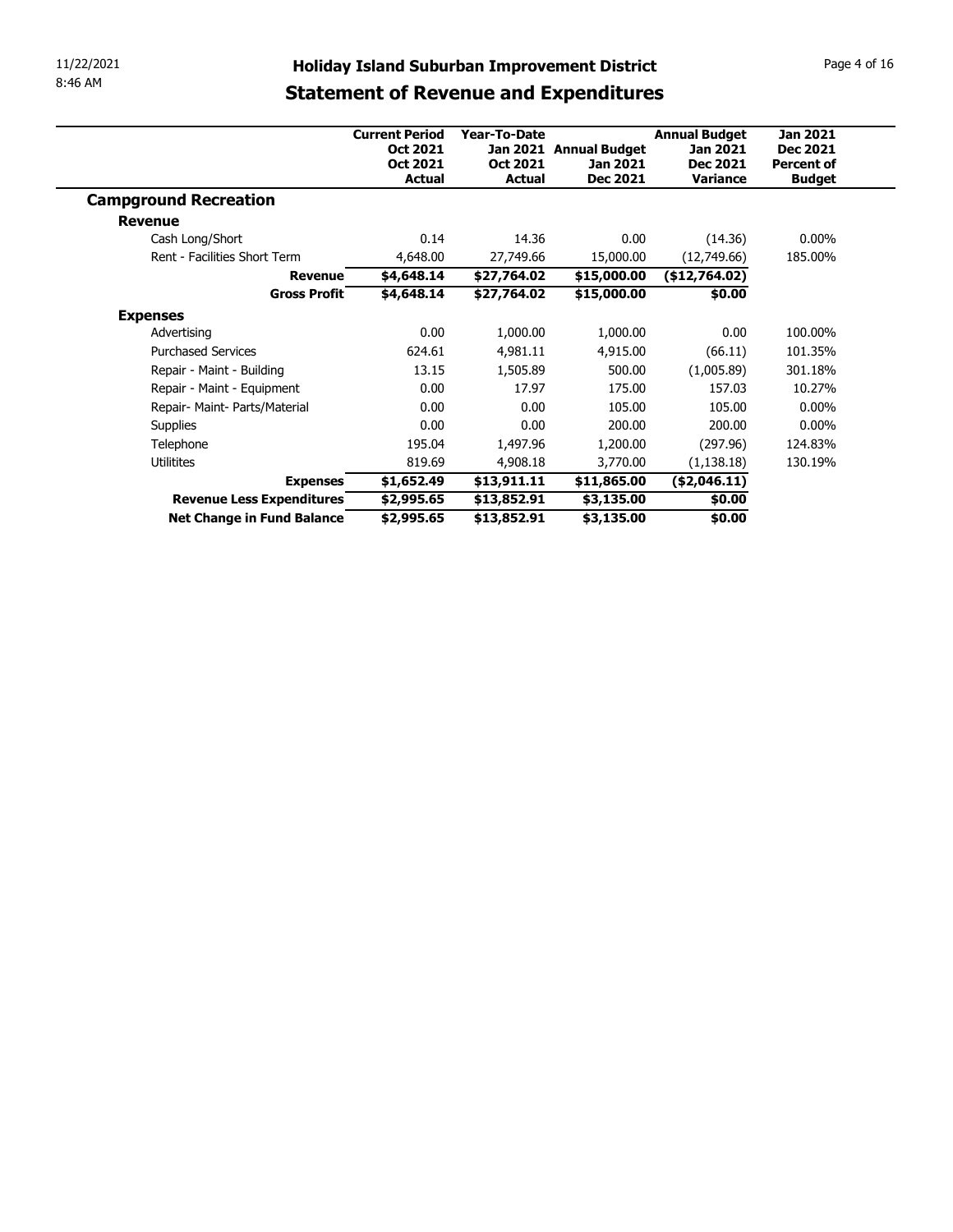| 11/22/2021                                   |                                   |                              | <b>Holiday Island Suburban Improvement District</b> |                                  | Page 5 of 16                       |
|----------------------------------------------|-----------------------------------|------------------------------|-----------------------------------------------------|----------------------------------|------------------------------------|
| 8:46 AM                                      |                                   |                              |                                                     |                                  |                                    |
|                                              |                                   |                              | <b>Statement of Revenue and Expenditures</b>        |                                  |                                    |
|                                              |                                   |                              |                                                     |                                  |                                    |
|                                              | <b>Current Period</b><br>Oct 2021 | Year-To-Date                 | Jan 2021 Annual Budget                              | <b>Annual Budget</b><br>Jan 2021 | <b>Jan 2021</b><br><b>Dec 2021</b> |
|                                              | Oct 2021                          | Oct 2021                     | Jan 2021                                            | <b>Dec 2021</b>                  | <b>Percent of</b>                  |
|                                              | Actual                            | <b>Actual</b>                | Dec 2021                                            | Variance                         | <b>Budget</b>                      |
|                                              |                                   |                              |                                                     |                                  |                                    |
|                                              |                                   |                              |                                                     |                                  |                                    |
| <b>Clubhouse</b><br><b>Revenue</b>           |                                   |                              |                                                     |                                  |                                    |
| Rent - Facilities Short Term                 | 0.00                              |                              | 7,500.00                                            |                                  |                                    |
| <b>Revenue</b>                               |                                   | (275.00)                     |                                                     | 7,775.00                         | (3.67%)                            |
| <b>Gross Profit</b>                          | \$0.00<br>\$0.00                  | $(*275.00)$<br>(\$275.00)    | \$7,500.00                                          | \$7,775.00                       |                                    |
|                                              |                                   |                              | \$7,500.00                                          | \$0.00                           |                                    |
| <b>Expenses</b>                              |                                   |                              |                                                     |                                  |                                    |
| Advertising                                  | 0.00                              | 0.00                         | 2,000.00                                            | 2,000.00                         | $0.00\%$                           |
| Payroll Tax Expense                          | 41.03                             | 356.62                       | 513.00                                              | 156.38                           | 69.52%                             |
| <b>Purchased Services</b>                    | 115.17                            | 1,733.41                     | 780.00                                              | (953.41)                         | 222.23%                            |
| Repair - Maint - Building                    | 155.04                            | 451.15                       | 4,500.00                                            | 4,048.85                         | 10.03%                             |
| Repair - Maint - Equipment                   | 0.00                              | 0.00                         | 2,400.00                                            | 2,400.00                         | $0.00\%$                           |
| Seed, Sod, and Soil                          | 0.00                              | 19.26                        | 0.00                                                | (19.26)                          | $0.00\%$                           |
| Supplies                                     | 61.26                             | 393.26                       | 2,300.00                                            | 1,906.74                         | 17.10%                             |
| Telephone                                    | 0.00                              | 51.83                        | 0.00                                                | (51.83)                          | $0.00\%$                           |
| Unemployment                                 | 3.76                              | 32.63                        | 474.00                                              | 441.37                           | 6.88%                              |
| Utilitites                                   | 397.44                            | 4,777.27                     | 9,600.00                                            | 4,822.73                         | 49.76%                             |
| Wages                                        | 536.25                            | 4,466.25                     | 6,705.00                                            | 2,238.75                         | 66.61%                             |
| <b>Expenses</b><br>Revenue Less Expenditures | \$1,309.95<br>(\$1,309.95)        | \$12,281.68<br>(\$12,556.68) | \$29,272.00<br>(\$21,772.00)                        | \$16,990.32<br>\$0.00            |                                    |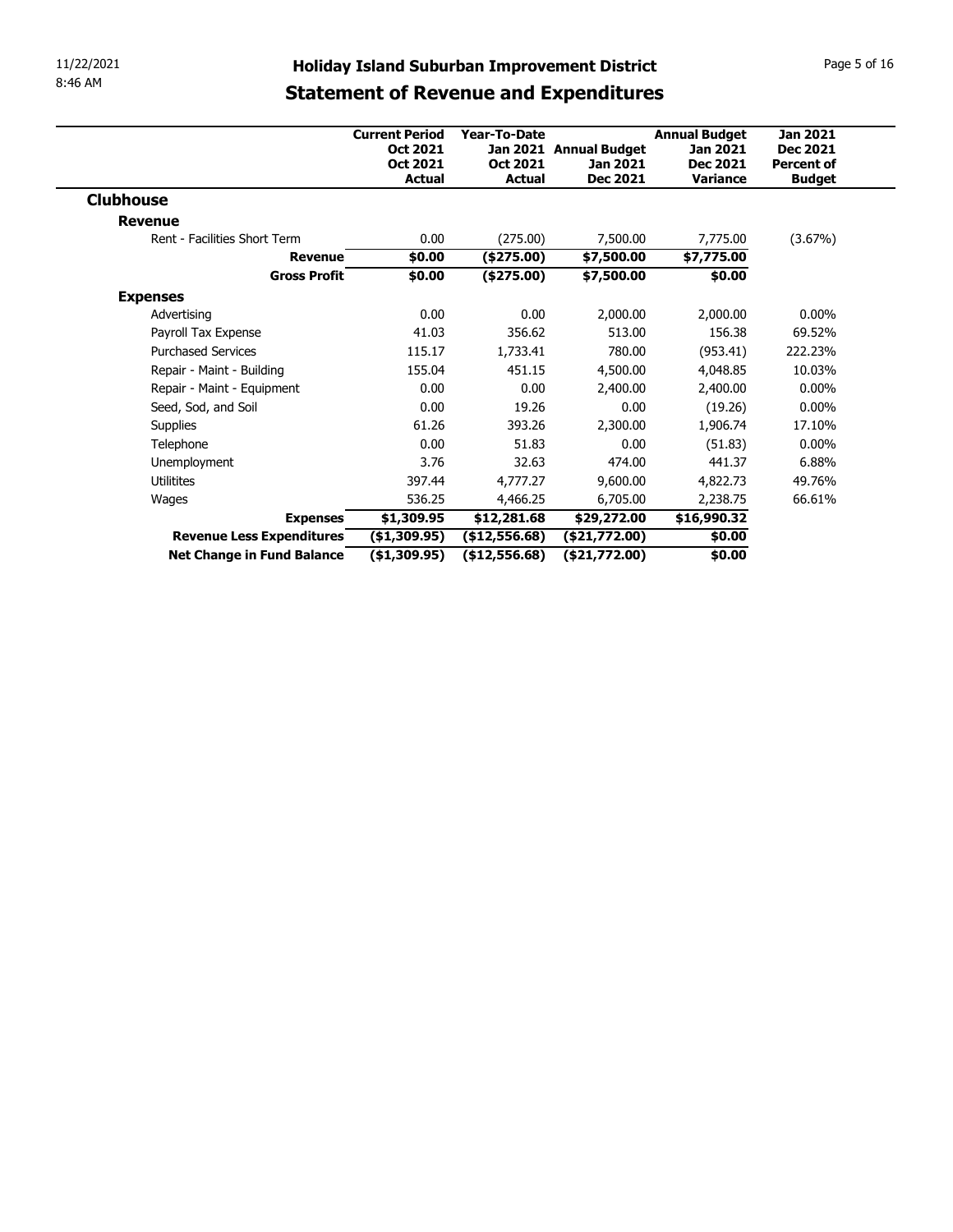| 11/22/2021                       |                               |                                                                |                                           |                                                                                                     |                                                                        |                                                                          |
|----------------------------------|-------------------------------|----------------------------------------------------------------|-------------------------------------------|-----------------------------------------------------------------------------------------------------|------------------------------------------------------------------------|--------------------------------------------------------------------------|
| 8:46 AM                          |                               |                                                                |                                           | <b>Holiday Island Suburban Improvement District</b><br><b>Statement of Revenue and Expenditures</b> |                                                                        | Page 6 of 16                                                             |
|                                  |                               | <b>Current Period</b><br>Oct 2021<br>Oct 2021<br><b>Actual</b> | Year-To-Date<br>Oct 2021<br><b>Actual</b> | Jan 2021 Annual Budget<br>Jan 2021<br><b>Dec 2021</b>                                               | <b>Annual Budget</b><br>Jan 2021<br><b>Dec 2021</b><br><b>Variance</b> | <b>Jan 2021</b><br><b>Dec 2021</b><br><b>Percent of</b><br><b>Budget</b> |
| <b>Fire Dept</b>                 |                               |                                                                |                                           |                                                                                                     |                                                                        |                                                                          |
| <b>Revenue</b>                   |                               |                                                                |                                           |                                                                                                     |                                                                        |                                                                          |
| Act 833                          |                               | 0.00                                                           | 13,485.79                                 | 16,000.00                                                                                           | 2,514.21                                                               | 84.29%                                                                   |
| Contribution Income              |                               | 0.00                                                           | 0.00                                      | 1,000.00                                                                                            | 1,000.00                                                               | $0.00\%$                                                                 |
| Other Income                     |                               | 0.00                                                           | 4,523.05                                  | 46,837.00                                                                                           | 42,313.95                                                              | 9.66%                                                                    |
| Security Fee                     | <b>Revenue</b>                | 4,054.16<br>\$4,054.16                                         | 40,155.30<br>\$58,164.14                  | 45,600.00<br>\$109,437.00                                                                           | 5,444.70<br>\$51,272.86                                                | 88.06%                                                                   |
|                                  | <b>Gross Profit</b>           | \$4,054.16                                                     | \$58,164.14                               | \$109,437.00                                                                                        | \$0.00                                                                 |                                                                          |
| <b>Expenses</b>                  |                               |                                                                |                                           |                                                                                                     |                                                                        |                                                                          |
| Act 833                          |                               | 0.00                                                           | 8,568.86                                  | 8,300.00                                                                                            | (268.86)                                                               | 103.24%                                                                  |
| Dues and Fees                    |                               | 0.00                                                           | 40.00                                     | 800.00                                                                                              | 760.00                                                                 | 5.00%                                                                    |
|                                  | Emp Benefit - Hosp Ins        | 1,522.14                                                       | 13,945.73                                 | 11,100.00                                                                                           | (2,845.73)                                                             | 125.64%                                                                  |
| Emp Benefit - LOPFI              |                               | 901.09                                                         | 18,493.74                                 | 30,633.00                                                                                           | 12,139.26                                                              | 60.37%                                                                   |
|                                  | Emp Benefit - Retirement      | 250.00                                                         | 1,227.04                                  | 6,259.00                                                                                            | 5,031.96                                                               | 19.60%                                                                   |
|                                  | Equipment Purchased < \$5,000 | 920.54                                                         | 2,817.74                                  | 4,000.00                                                                                            | 1,182.26                                                               | 70.44%                                                                   |
| Fuel Expense                     |                               | 578.54                                                         | 7,027.36                                  | 8,000.00                                                                                            | 972.64                                                                 | 87.84%                                                                   |
|                                  | Insurance - Workmen's Comp.   | 219.53                                                         | 2,195.30                                  | 4,708.00                                                                                            | 2,512.70                                                               | 46.63%                                                                   |
| Miscellaneous                    |                               | 0.00                                                           | 5,000.00                                  | 0.00                                                                                                | (5,000.00)                                                             | $0.00\%$                                                                 |
| Payroll Tax Expense              |                               | 371.36                                                         | 4,280.66                                  | 3,726.00                                                                                            | (554.66)                                                               | 114.89%                                                                  |
|                                  | Personnel Reimbursement       | 4,858.00                                                       | 11,507.98                                 | 16,000.00                                                                                           | 4,492.02                                                               | 71.92%                                                                   |
| Postage                          |                               | 0.00                                                           | 11.00                                     | 0.00                                                                                                | (11.00)                                                                | $0.00\%$                                                                 |
| PPE<br><b>Purchased Services</b> |                               | 477.90<br>151.47                                               | 2,348.72<br>5,267.19                      | 6,000.00<br>3,800.00                                                                                | 3,651.28<br>(1,467.19)                                                 | 39.15%<br>138.61%                                                        |
|                                  | Repair - Maint - Building     | 16.24                                                          | 2,529.86                                  | 4,200.00                                                                                            | 1,670.14                                                               | 60.23%                                                                   |
|                                  | Repair - Maint - Equipment    | 310.08                                                         | 3,180.52                                  | 3,800.00                                                                                            | 619.48                                                                 | 83.70%                                                                   |
| Repair - Maint - Radio           |                               | 0.00                                                           | 424.44                                    | 3,000.00                                                                                            | 2,575.56                                                               | 14.15%                                                                   |
| Repair - Maint - Tires           |                               | 0.00                                                           | 2,945.03                                  | 2,800.00                                                                                            | (145.03)                                                               | 105.18%                                                                  |
|                                  | Repair - Maint - Vehicles     | 0.00                                                           | 7,407.48                                  | 4,700.00                                                                                            | (2,707.48)                                                             | 157.61%                                                                  |
| Supplies                         |                               | 540.34                                                         | 1,524.10                                  | 2,000.00                                                                                            | 475.90                                                                 | 76.21%                                                                   |
| Telephone                        |                               | 576.05                                                         | 5,084.53                                  | 3,420.00                                                                                            | (1,664.53)                                                             | 148.67%                                                                  |
| Travel and Training              |                               | 0.00                                                           | 620.62                                    | 3,000.00                                                                                            | 2,379.38                                                               | 20.69%                                                                   |
| Unemployment                     |                               | 0.00                                                           | 286.37                                    | 1,733.00                                                                                            | 1,446.63                                                               | 16.52%                                                                   |
| Uniforms                         |                               | 0.00                                                           | 1,122.21                                  | 900.00                                                                                              | (222.21)                                                               | 124.69%                                                                  |
| Utilitites                       |                               | 1,194.71                                                       | 6,604.85                                  | 7,000.00                                                                                            | 395.15                                                                 | 94.36%                                                                   |
| Wages                            |                               | 13,556.52                                                      | 146,170.27                                | 130,726.00                                                                                          | (15, 444.27)                                                           | 111.81%                                                                  |
|                                  | <b>Expenses</b>               | \$26,444.51                                                    | \$260,631.60                              | \$270,605.00                                                                                        | \$9,973.40                                                             |                                                                          |
|                                  | Revenue Less Expenditures     | $($ \$22,390.35) $($ \$202,467.46) $($ \$161,168.00)           |                                           |                                                                                                     |                                                                        |                                                                          |
|                                  |                               |                                                                |                                           |                                                                                                     | \$0.00                                                                 |                                                                          |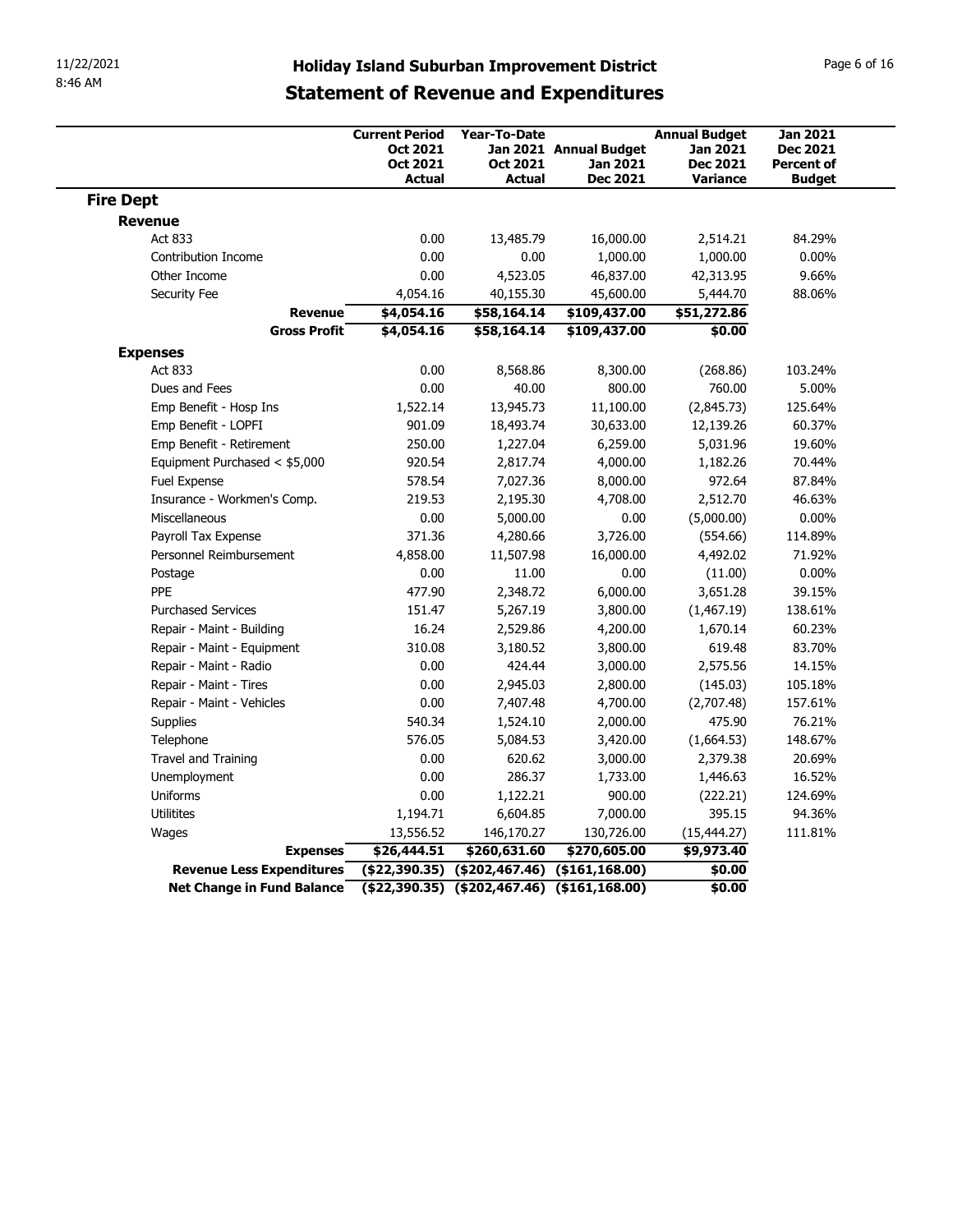| 11/22/2021                                              | <b>Holiday Island Suburban Improvement District</b> |                              |                            |                      | Page 7 of 16      |  |
|---------------------------------------------------------|-----------------------------------------------------|------------------------------|----------------------------|----------------------|-------------------|--|
| 8:46 AM                                                 | <b>Statement of Revenue and Expenditures</b>        |                              |                            |                      |                   |  |
|                                                         |                                                     |                              |                            |                      |                   |  |
|                                                         | <b>Current Period</b>                               | Year-To-Date                 |                            | <b>Annual Budget</b> | <b>Jan 2021</b>   |  |
|                                                         | Oct 2021                                            |                              | Jan 2021 Annual Budget     | Jan 2021             | <b>Dec 2021</b>   |  |
|                                                         | Oct 2021                                            | Oct 2021                     | Jan 2021                   | <b>Dec 2021</b>      | <b>Percent of</b> |  |
|                                                         | Actual                                              | <b>Actual</b>                | <b>Dec 2021</b>            | <b>Variance</b>      | <b>Budget</b>     |  |
| <b>Holiday Island Marina</b>                            |                                                     |                              |                            |                      |                   |  |
| <b>Revenue</b>                                          |                                                     |                              |                            |                      |                   |  |
|                                                         |                                                     | 192,033.47                   | 192,534.00                 | 500.53               | 99.74%            |  |
| Facilities Rental - Long Term                           | 0.00                                                |                              |                            |                      |                   |  |
| Other Income                                            | 0.00                                                | 12,366.29                    | 0.00                       | (12, 366.29)         | $0.00\%$          |  |
| <b>Revenue</b>                                          | \$0.00                                              | \$204,399.76                 | \$192,534.00               | ( \$11,865.76)       |                   |  |
| <b>Gross Profit</b>                                     | \$0.00                                              | \$204,399.76                 | \$192,534.00               | \$0.00               |                   |  |
| <b>Expenses</b>                                         |                                                     |                              |                            |                      |                   |  |
| Capital Improvements - Facilit                          | 0.00                                                | 24,000.00                    | 30,000.00                  | 6,000.00             | 80.00%            |  |
| Dues and Fees                                           | 175.00                                              | 1,025.00                     | 325.00                     | (700.00)             | 315.38%           |  |
| Miscellaneous                                           | 0.00                                                | 300.00                       | 0.00                       | (300.00)             | $0.00\%$          |  |
| Notices and Ads                                         | 0.00                                                | 77.20                        | 0.00                       | (77.20)              | $0.00\%$          |  |
| <b>Purchased Services</b>                               | 99.69                                               | 74,187.76                    | 85,100.00                  | 10,912.24            | 87.18%            |  |
| Repair - Maint - Building                               | 0.00                                                | 3,000.00                     | 19,200.00                  | 16,200.00            | 15.63%            |  |
| Repair - Maint - Equipment                              | 0.00                                                | 0.00                         | 500.00                     | 500.00               | $0.00\%$          |  |
| Telephone                                               | (81.70)                                             | 77.43                        | 0.00                       | (77.43)              | $0.00\%$          |  |
| Utilitites                                              | (436.42)                                            | 692.89                       | 1,500.00                   | 807.11               | 46.19%            |  |
| <b>Expenses</b>                                         | (\$243.43)                                          | \$103,360.28                 | \$136,625.00               | \$33,264.72          |                   |  |
| Revenue Less Expenditures<br>Net Change in Fund Balance | \$243.43<br>\$243.43                                | \$101,039.48<br>\$101,039.48 | \$55,909.00<br>\$55,909.00 | \$0.00<br>\$0.00     |                   |  |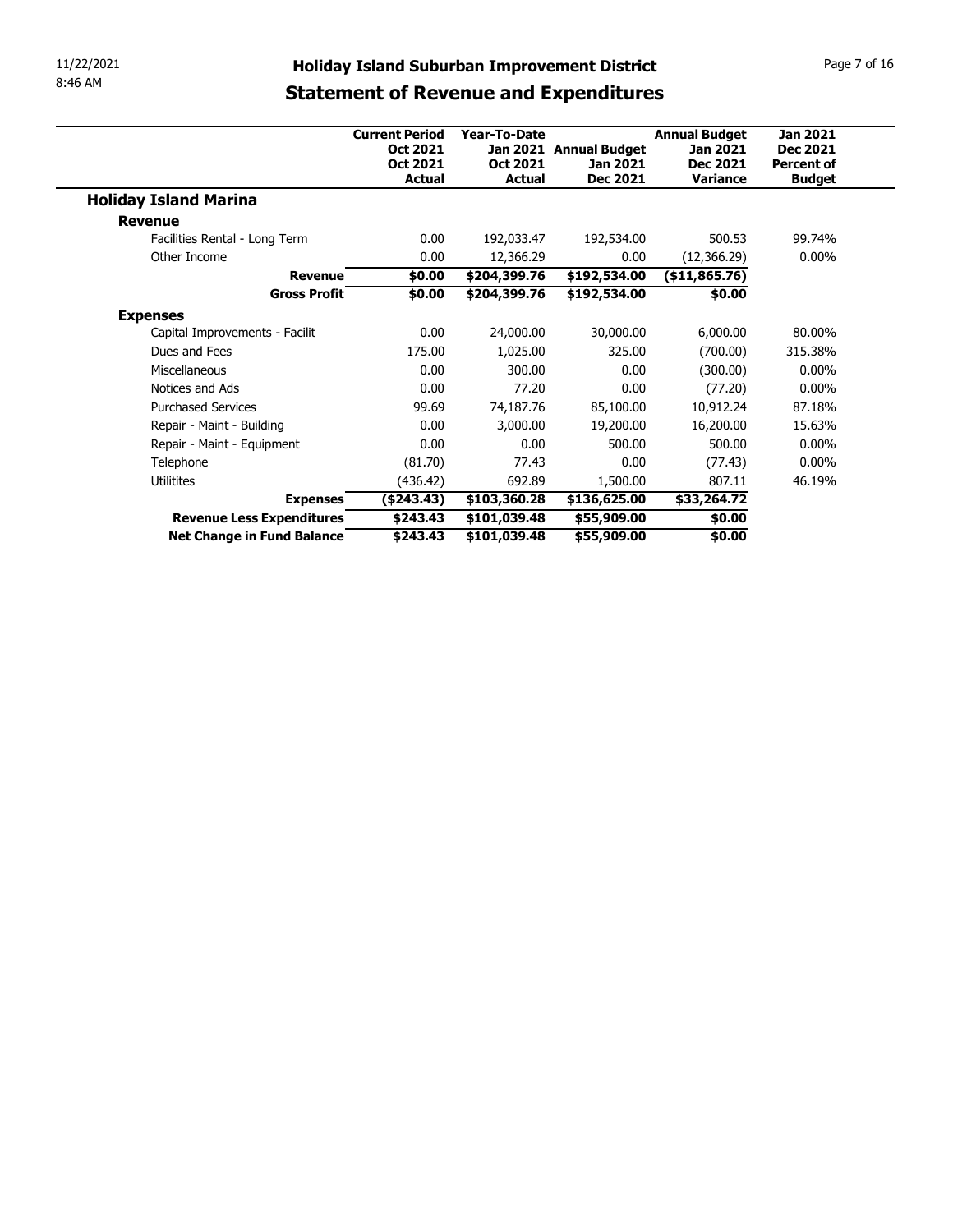|                                                         | <b>Holiday Island Suburban Improvement District</b> |                     |                                                                                          |                             |                                      |
|---------------------------------------------------------|-----------------------------------------------------|---------------------|------------------------------------------------------------------------------------------|-----------------------------|--------------------------------------|
|                                                         |                                                     |                     |                                                                                          |                             |                                      |
|                                                         |                                                     |                     |                                                                                          |                             |                                      |
|                                                         |                                                     |                     |                                                                                          |                             |                                      |
|                                                         |                                                     |                     |                                                                                          |                             |                                      |
|                                                         |                                                     |                     |                                                                                          |                             |                                      |
|                                                         |                                                     |                     |                                                                                          |                             |                                      |
|                                                         |                                                     |                     |                                                                                          |                             |                                      |
|                                                         |                                                     |                     |                                                                                          |                             |                                      |
|                                                         |                                                     |                     |                                                                                          |                             |                                      |
|                                                         |                                                     |                     |                                                                                          |                             |                                      |
|                                                         |                                                     |                     |                                                                                          |                             |                                      |
| 11/22/2021<br>8:46 AM                                   |                                                     |                     |                                                                                          |                             |                                      |
|                                                         |                                                     |                     |                                                                                          |                             |                                      |
|                                                         |                                                     |                     |                                                                                          |                             | Page 8 of 16                         |
|                                                         |                                                     |                     | <b>Statement of Revenue and Expenditures</b>                                             |                             |                                      |
|                                                         |                                                     |                     |                                                                                          |                             |                                      |
|                                                         | <b>Current Period</b>                               | <b>Year-To-Date</b> |                                                                                          | <b>Annual Budget</b>        | <b>Jan 2021</b>                      |
|                                                         | <b>Oct 2021</b><br>Oct 2021                         | Oct 2021            | Jan 2021 Annual Budget<br>Jan 2021                                                       | Jan 2021<br><b>Dec 2021</b> | <b>Dec 2021</b><br><b>Percent of</b> |
|                                                         | <b>Actual</b>                                       | <b>Actual</b>       | <b>Dec 2021</b>                                                                          | <b>Variance</b>             | <b>Budget</b>                        |
| <b>Non-Departmental/Control</b>                         |                                                     |                     |                                                                                          |                             |                                      |
| <b>Revenue</b>                                          |                                                     |                     |                                                                                          |                             |                                      |
| Assessment Income - Current                             | 58,455.87                                           | 2,317,280.94        | 1,979,067.00                                                                             | (338, 213.94)               | 117.09%                              |
| Assessment Income - Penalties                           | 183,621.18                                          | 184,095.57          | 40,000.00                                                                                | (144, 095.57)               | 460.24%                              |
| Chilli Cook-Off Income                                  | 0.00                                                | 12,600.00           | 0.00                                                                                     | (12,600.00)                 | $0.00\%$                             |
| Debt Service - Sewer Treatment                          | 0.00                                                | 218,551.55          | 209,555.00                                                                               | (8,996.55)                  | 104.29%                              |
| Interest Income                                         | 1,764.16                                            | 18,893.83           | 50,000.00                                                                                | 31,106.17                   | 37.79%                               |
| Other Income                                            | 4,625.87                                            | 36,582.71           | 39,000.00                                                                                | 2,417.29                    | 93.80%                               |
| Revenue                                                 |                                                     |                     | \$248,467.08 \$2,788,004.60 \$2,317,622.00 (\$470,382.60)                                |                             |                                      |
| <b>Gross Profit</b>                                     |                                                     |                     | \$248,467.08 \$2,788,004.60 \$2,317,622.00                                               | \$0.00                      |                                      |
| <b>Expenses</b>                                         |                                                     |                     |                                                                                          |                             |                                      |
| Advertising                                             | 481.00                                              | 11,795.56           | 20,800.00                                                                                | 9,004.44                    | 56.71%                               |
| Assessment Expense - Uncollect                          | 0.00                                                | 34,698.64           | 80,000.00                                                                                | 45,301.36                   | 43.37%                               |
| Chilli Cook-Off Expense                                 | 0.00                                                | 8,128.50            | 0.00                                                                                     | (8, 128.50)                 | $0.00\%$                             |
| Covid - 19 Expense                                      | 43.85                                               | 1,952.02            | 20,000.00                                                                                | 18,047.98                   | 9.76%                                |
| Dues and Fees                                           | 500.00                                              | 500.00              | 0.00                                                                                     | (500.00)                    | $0.00\%$                             |
| Insurance                                               | 12,161.50                                           | 128,761.83          | 140,000.00                                                                               | 11,238.17                   | 91.97%                               |
| Insurance - Workmen's Comp.                             | 0.00                                                | (0.04)              | 0.00                                                                                     | 0.04                        | $0.00\%$                             |
| Legal Fees                                              | (100.00)                                            | 10,405.06           | 20,400.00                                                                                | 9,994.94                    | 51.01%                               |
| Miscellaneous                                           | 0.00                                                | 8,131.39            | 1,440.00                                                                                 | (6,691.39)                  | 564.68%                              |
|                                                         | 0.00                                                | 0.00                | 175.00                                                                                   | 175.00                      | $0.00\%$                             |
| Notices and Ads                                         | 60.00                                               | 296.00              | 0.00                                                                                     | (296.00)                    | $0.00\%$                             |
| Other Expense                                           | 9,488.50                                            | 17,548.39           | 13,000.00                                                                                | (4,548.39)                  | 134.99%                              |
| <b>Purchased Services</b>                               |                                                     | 500.00<br>2,852.88  | 0.00                                                                                     | (500.00)                    | $0.00\%$                             |
| Repair - Maint - Building                               | 0.00                                                |                     | 0.00                                                                                     | (2,852.88)                  | $0.00\%$                             |
| Seed, Sod, and Soil                                     | 0.00                                                |                     | 0.00                                                                                     | (459.16)                    | $0.00\%$                             |
| Supplies                                                | 23.35                                               | 459.16              |                                                                                          |                             |                                      |
| Taxes - Real Estate and Person                          | 51,232.19                                           | 51,661.56           | 40,000.00                                                                                | (11,661.56)                 | 129.15%                              |
| <b>Expenses</b>                                         | \$73,890.39                                         | \$277,690.95        | \$335,815.00                                                                             | \$58,124.05                 |                                      |
| Revenue Less Expenditures<br>Net Change in Fund Balance |                                                     |                     | \$174,576.69 \$2,510,313.65 \$1,981,807.00<br>\$174,576.69 \$2,510,313.65 \$1,981,807.00 | \$0.00<br>\$0.00            |                                      |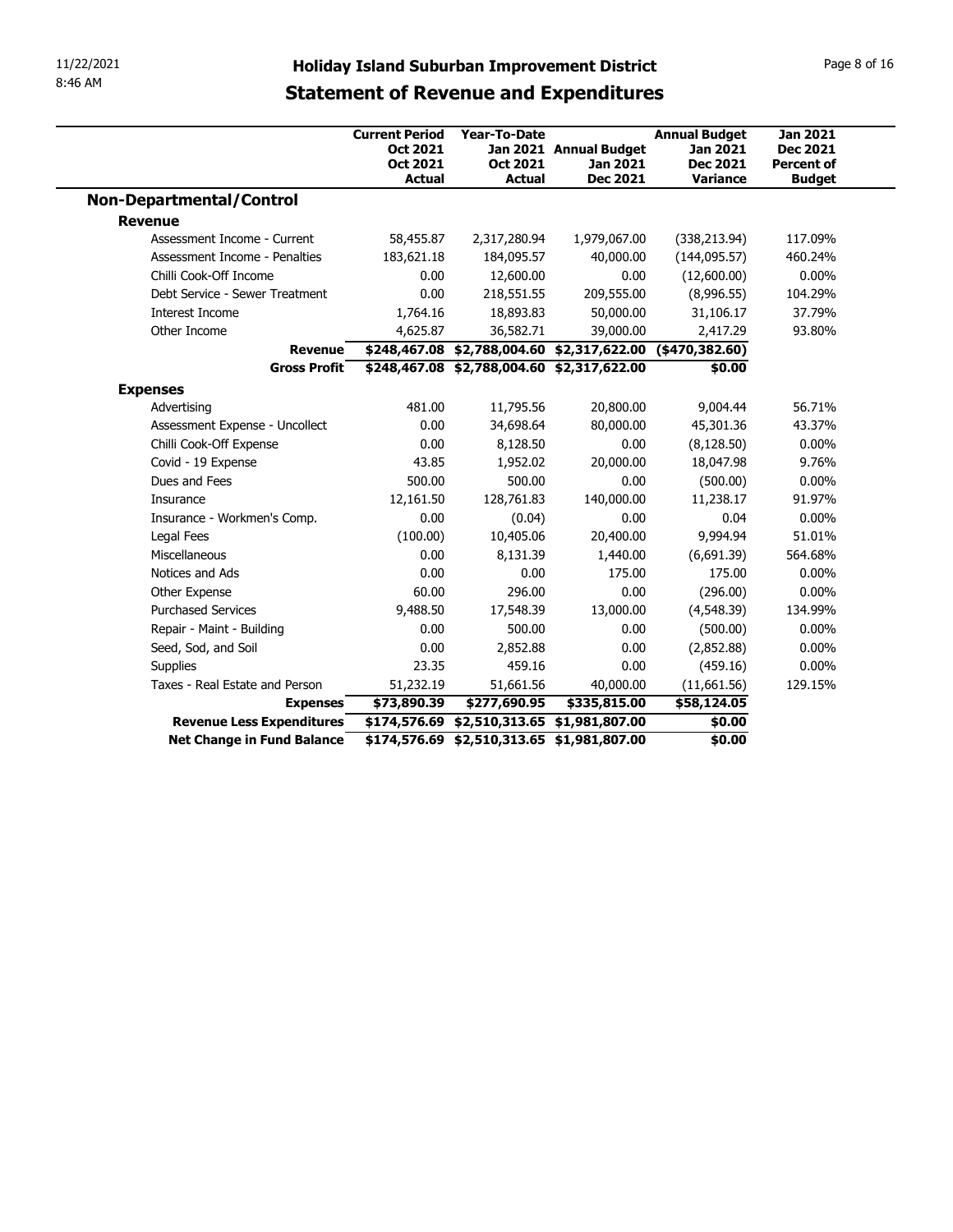| 11/22/2021 |                           |                             |               |                                                     |                             | Page 9 of 16                  |
|------------|---------------------------|-----------------------------|---------------|-----------------------------------------------------|-----------------------------|-------------------------------|
| 8:46 AM    |                           |                             |               | <b>Holiday Island Suburban Improvement District</b> |                             |                               |
|            |                           |                             |               | <b>Statement of Revenue and Expenditures</b>        |                             |                               |
|            |                           |                             |               |                                                     |                             |                               |
|            |                           | <b>Current Period</b>       | Year-To-Date  |                                                     | <b>Annual Budget</b>        | <b>Jan 2021</b>               |
|            |                           | Oct 2021<br><b>Oct 2021</b> | Oct 2021      | Jan 2021 Annual Budget<br>Jan 2021                  | Jan 2021<br><b>Dec 2021</b> | Dec 2021<br><b>Percent of</b> |
|            |                           | <b>Actual</b>               | <b>Actual</b> | <b>Dec 2021</b>                                     | Variance                    | <b>Budget</b>                 |
|            | <b>Public Safety Dept</b> |                             |               |                                                     |                             |                               |
|            | <b>Revenue</b>            |                             |               |                                                     |                             |                               |
|            | Security Fee              | 4,054.16                    | 40,046.91     | 48,000.00                                           | 7,953.09                    | 83.43%                        |
|            | <b>Revenue</b>            | \$4,054.16                  | \$40,046.91   | \$48,000.00                                         | \$7,953.09                  |                               |
|            | <b>Gross Profit</b>       | \$4,054.16                  | \$40,046.91   | \$48,000.00                                         | \$0.00                      |                               |
|            | <b>Expenses</b>           |                             |               |                                                     |                             |                               |
|            | <b>Purchased Services</b> | 4,000.00                    | 36,000.00     | 48,000.00                                           | 12,000.00                   | 75.00%                        |
|            | <b>Expenses</b>           | \$4,000.00                  | \$36,000.00   | \$48,000.00                                         | \$12,000.00                 |                               |
|            | Revenue Less Expenditures | \$54.16                     | \$4,046.91    | \$0.00                                              | \$0.00                      |                               |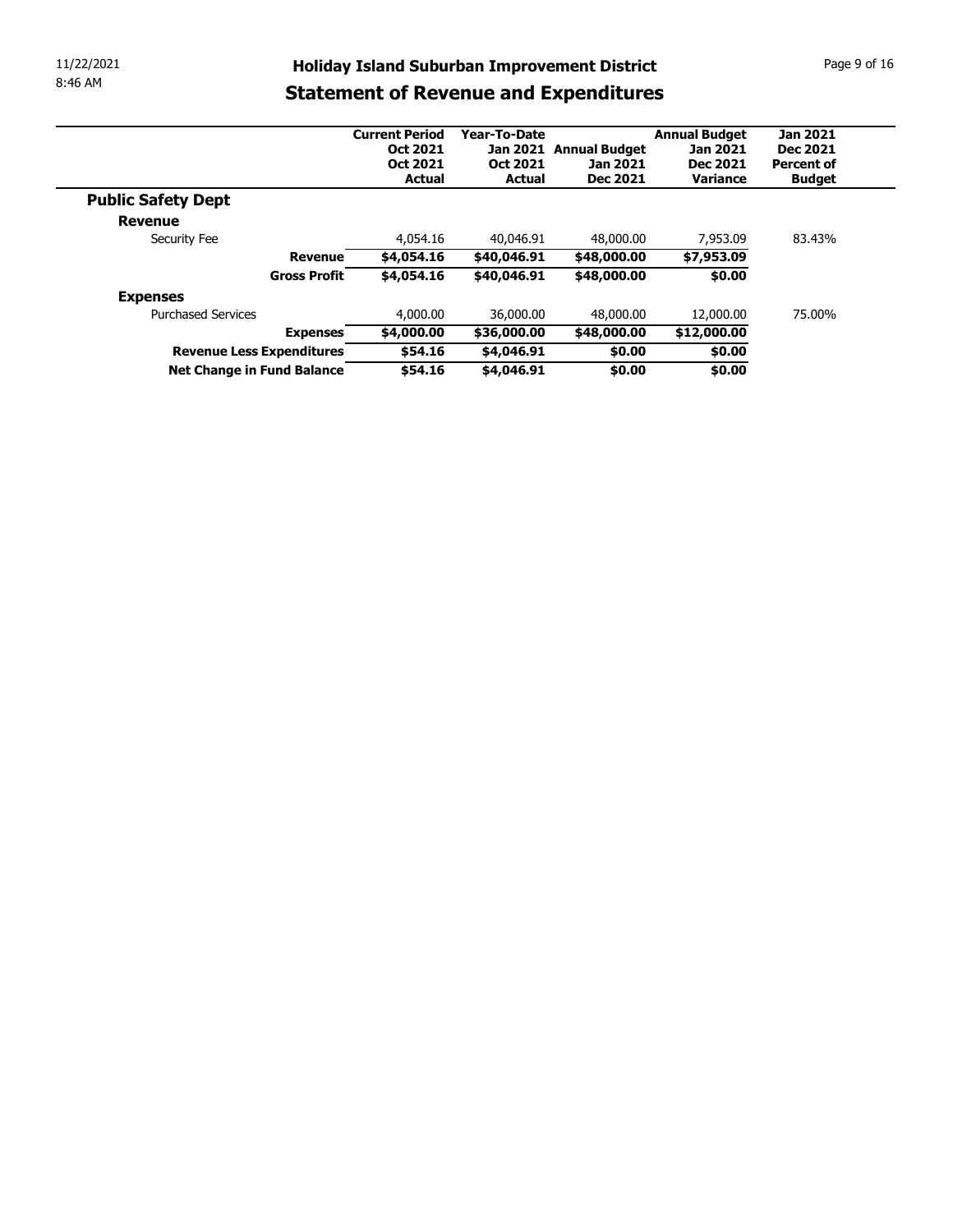| 11/22/2021<br>8:46 AM                                             |                       | <b>Holiday Island Suburban Improvement District</b> |                                              |                             | Page 10 of 16                        |
|-------------------------------------------------------------------|-----------------------|-----------------------------------------------------|----------------------------------------------|-----------------------------|--------------------------------------|
|                                                                   |                       |                                                     | <b>Statement of Revenue and Expenditures</b> |                             |                                      |
|                                                                   | <b>Current Period</b> | <b>Year-To-Date</b>                                 |                                              | <b>Annual Budget</b>        | <b>Jan 2021</b>                      |
|                                                                   | Oct 2021<br>Oct 2021  | Oct 2021                                            | Jan 2021 Annual Budget<br>Jan 2021           | Jan 2021<br><b>Dec 2021</b> | <b>Dec 2021</b><br><b>Percent of</b> |
| <b>Recreation Center</b>                                          | <b>Actual</b>         | <b>Actual</b>                                       | Dec 2021                                     | Variance                    | <b>Budget</b>                        |
| <b>Revenue</b>                                                    |                       |                                                     |                                              |                             |                                      |
| Cash Long/Short<br>Contribution Income                            | 3.59<br>0.00          | 58.63<br>1,817.00                                   | 0.00<br>0.00                                 | (58.63)<br>(1,817.00)       | $0.00\%$<br>$0.00\%$                 |
| Family Golf - Access Card                                         | 0.00                  | 0.00                                                | 5,000.00                                     | 5,000.00                    | $0.00\%$                             |
| Family Recreation - Access Car                                    | 0.00                  | 4,752.00                                            | 10,000.00                                    | 5,248.00                    | 47.52%                               |
| Fees - Green                                                      | 1,291.98              | 15,920.58                                           | 12,000.00                                    | (3,920.58)                  | 132.67%                              |
| Fees - Recreation<br>Individual Golf - Access Card                | 33.60<br>0.00         | 23,669.41<br>1,024.00                               | 7,500.00<br>2,500.00                         | (16, 169.41)<br>1,476.00    | 315.59%<br>40.96%                    |
| <b>Individual Recreation - Access</b>                             | 0.00                  | 1,437.00                                            | 2,000.00                                     | 563.00                      | 71.85%                               |
| Other Income                                                      | 0.00                  | 386.71                                              | 0.00                                         | (386.71)                    | $0.00\%$                             |
| Private Cart Fee                                                  | 20.00                 | 100.00                                              | 0.00                                         | (100.00)                    | $0.00\%$                             |
| Rent - Cart<br>Rent - Club                                        | 1,011.15<br>20.00     | 9,352.55<br>240.00                                  | 7,500.00<br>100.00                           | (1,852.55)<br>(140.00)      | 124.70%<br>240.00%                   |
| Rent - Facilities Short Term                                      | 375.00                | 3,635.00                                            | 1,000.00                                     | (2,635.00)                  | 363.50%                              |
| Sales - Beverage                                                  | 23.63                 | 1,498.36                                            | 2,000.00                                     | 501.64                      | 74.92%                               |
| Sales - Food                                                      | 14.49                 | 1,223.95                                            | 2,500.00                                     | 1,276.05                    | 48.96%                               |
| Sales - Merchandise<br><b>Revenue</b>                             | 26.30<br>\$2,819.74   | 593.70<br>\$65,708.89                               | 1,500.00<br>\$53,600.00                      | 906.30<br>( \$12,108.89)    | 39.58%                               |
| <b>Gross Profit</b>                                               | \$2,819.74            | \$65,708.89                                         | \$53,600.00                                  | \$0.00                      |                                      |
| <b>Expenses</b>                                                   |                       |                                                     |                                              |                             |                                      |
| Capital Improvements - Equipme                                    | 0.00                  | 0.00                                                | 5,000.00                                     | 5,000.00                    | $0.00\%$                             |
| Capital Improvements - Facilit<br><b>Chemicals and Fertilizer</b> | 0.00<br>1,048.39      | 31,229.76<br>2,922.19                               | 36,000.00<br>4,000.00                        | 4,770.24<br>1,077.81        | 86.75%<br>73.05%                     |
| Cost of Sales - Beverage                                          | 5.50                  | 449.60                                              | 600.00                                       | 150.40                      | 74.93%                               |
| Cost of Sales - Food                                              | 9.31                  | 443.65                                              | 750.00                                       | 306.35                      | 59.15%                               |
| Cost of Sales - Merchandise                                       | 10.49                 | 320.13                                              | 700.00                                       | 379.87                      | 45.73%                               |
| Credit Cards Fees<br>Dues and Fees                                | 111.49<br>35.00       | 1,205.86<br>35.00                                   | 700.00<br>350.00                             | (505.86)<br>315.00          | 172.27%<br>10.00%                    |
| Emp Benefit - Hosp Ins                                            | 281.32                | 1,687.92                                            | 0.00                                         | (1,687.92)                  | $0.00\%$                             |
| Emp Benefit - Retirement                                          | 0.00                  | 38.38                                               | 683.00                                       | 644.62                      | 5.62%                                |
| Equipment Purchased < \$5,000                                     | 0.00                  | 0.00                                                | 3,000.00                                     | 3,000.00                    | $0.00\%$                             |
| Insurance - Workmen's Comp.<br><b>Inventory Control</b>           | 0.00<br>0.00          | 0.00<br>(4.36)                                      | 1,036.00<br>0.00                             | 1,036.00<br>4.36            | $0.00\%$<br>$0.00\%$                 |
|                                                                   | 0.00                  | 0.00                                                | 140.00                                       | 140.00                      | $0.00\%$                             |
|                                                                   | 433.85                | 4,787.10                                            | 5,435.00                                     | 647.90                      | 88.08%                               |
| Miscellaneous<br>Payroll Tax Expense                              |                       | 209.24                                              | 600.00                                       | 390.76                      | 34.87%                               |
| Personnel Reimbursement                                           | 0.00                  |                                                     |                                              | 1,402.86                    | 90.65%                               |
| <b>Purchased Services</b>                                         | 2,259.68              | 13,597.14                                           | 15,000.00                                    |                             |                                      |
| Repair - Maint - Building                                         | 2,400.00              | 8,539.54                                            | 3,000.00                                     | (5, 539.54)                 | 284.65%                              |
| Repair - Maint - Equipment<br>Repair - Maint - Vehicles           | 0.00                  | 0.00                                                | 3,000.00                                     | 3,000.00                    | $0.00\%$                             |
| Repair- Maint- Parts/Material                                     | 0.00<br>0.00          | 0.00<br>490.12                                      | 210.00<br>2,000.00                           | 210.00<br>1,509.88          | $0.00\%$<br>24.51%                   |
| Supplies                                                          | 847.82                | 2,791.11                                            | 5,000.00                                     | 2,208.89                    | 55.82%                               |
| Telephone                                                         | 193.25                | 1,825.34                                            | 2,400.00                                     | 574.66                      | 76.06%                               |
| Travel and Training                                               | 0.00                  | 0.00                                                | 100.00                                       | 100.00                      | $0.00\%$                             |
| Unemployment                                                      | 17.74                 | 341.84                                              | 3,008.00                                     | 2,666.16                    | 11.36%                               |
| Utilitites                                                        | 918.38<br>5,764.82    | 10,068.33<br>62,444.05                              | 15,000.00<br>71,044.00                       | 4,931.67<br>8,599.95        | 67.12%<br>87.89%                     |
| Wages<br><b>Expenses</b>                                          | \$14,337.04           | \$143,421.94                                        | \$178,756.00                                 | \$35,334.06                 |                                      |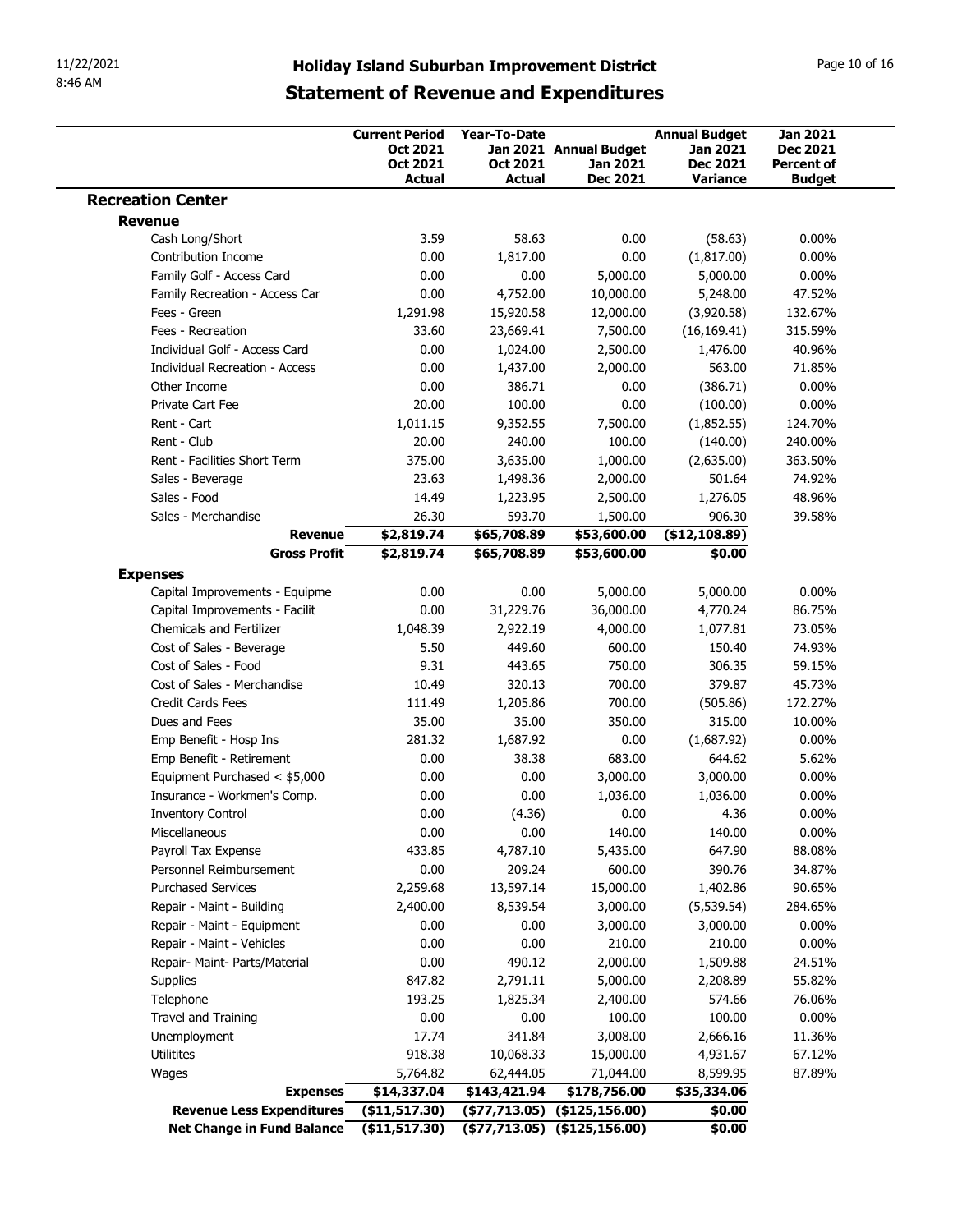| 11/22/2021<br>8:46 AM                               |                                                                |                                           |                                                                                                     |                                                                 |                                                         |
|-----------------------------------------------------|----------------------------------------------------------------|-------------------------------------------|-----------------------------------------------------------------------------------------------------|-----------------------------------------------------------------|---------------------------------------------------------|
|                                                     |                                                                |                                           | <b>Holiday Island Suburban Improvement District</b><br><b>Statement of Revenue and Expenditures</b> |                                                                 | Page 11 of 16                                           |
|                                                     | <b>Current Period</b><br>Oct 2021<br>Oct 2021<br><b>Actual</b> | Year-To-Date<br>Oct 2021<br><b>Actual</b> | Jan 2021 Annual Budget<br>Jan 2021<br>Dec 2021                                                      | <b>Annual Budget</b><br>Jan 2021<br><b>Dec 2021</b><br>Variance | <b>Jan 2021</b><br><b>Dec 2021</b><br><b>Percent of</b> |
| <b>Restaurant - Golf Operations</b>                 |                                                                |                                           |                                                                                                     |                                                                 | <b>Budget</b>                                           |
| <b>Revenue</b>                                      |                                                                |                                           |                                                                                                     |                                                                 |                                                         |
| Sales - Beer                                        | 2,225.81                                                       | 16,503.39                                 | 10,000.00                                                                                           | (6, 503.39)                                                     | 165.03%                                                 |
| Sales - Beverage                                    | 951.75                                                         | 7,515.44                                  | 10,000.00                                                                                           | 2,484.56                                                        | 75.15%                                                  |
| Sales - Food                                        | 9,068.60                                                       | 67,897.42                                 | 110,000.00                                                                                          | 42,102.58                                                       | 61.72%                                                  |
| <b>Revenue</b>                                      | \$12,246.16                                                    | \$91,916.25                               | \$130,000.00                                                                                        | \$38,083.75                                                     |                                                         |
| <b>Gross Profit</b>                                 | \$12,246.16                                                    | \$91,916.25                               | \$130,000.00                                                                                        | \$0.00                                                          |                                                         |
| <b>Expenses</b>                                     |                                                                |                                           |                                                                                                     |                                                                 |                                                         |
| Advertising                                         | 0.00                                                           | 365.50                                    | $0.00\,$                                                                                            | (365.50)                                                        | $0.00\%$                                                |
| Cost of Sales - Beer                                | 1,878.25                                                       | 7,362.12                                  | 3,800.00                                                                                            | (3, 562.12)                                                     | 193.74%                                                 |
| Cost of Sales - Beverage                            | 661.19                                                         | 2,468.32                                  | 3,600.00                                                                                            | 1,131.68                                                        | 68.56%                                                  |
| Cost of Sales - Food                                | 12,687.69                                                      | 50,573.24                                 | 40,000.00                                                                                           | (10, 573.24)                                                    | 126.43%                                                 |
| Credit Cards Fees                                   | 766.32                                                         | 6,391.83                                  | 2,500.00                                                                                            | (3,891.83)                                                      | 255.67%                                                 |
| Dues and Fees                                       | 0.00                                                           | 335.00                                    | 450.00                                                                                              | 115.00                                                          | 74.44%                                                  |
| Emp Benefit - Hosp Ins                              | 0.00                                                           | 0.00                                      | 3,700.00                                                                                            | 3,700.00                                                        | $0.00\%$                                                |
| Emp Benefit - Retirement                            | 0.00                                                           | 0.00                                      | 1,165.00                                                                                            | 1,165.00                                                        | $0.00\%$                                                |
| Equipment Purchased < \$5,000                       | 0.00                                                           | 0.00                                      | 3,000.00                                                                                            | 3,000.00                                                        | $0.00\%$                                                |
| Insurance - Workmen's Comp.                         | 28.06                                                          | 280.60                                    | 1,252.00                                                                                            | 971.40                                                          | 22.41%                                                  |
| Notices and Ads                                     | 0.00                                                           | 60.00                                     | 420.00                                                                                              | 360.00                                                          | 14.29%                                                  |
| Payroll Tax Expense                                 | 310.90                                                         | 2,891.80                                  | 4,968.00                                                                                            | 2,076.20                                                        | 58.21%                                                  |
| <b>Purchased Services</b>                           | 83.08                                                          | 678.39                                    | 1,373.00                                                                                            | 694.61                                                          | 49.41%                                                  |
| Repair - Maint - Building                           | 0.00                                                           | 33.13                                     | 2,070.00                                                                                            | 2,036.87                                                        | 1.60%                                                   |
| Repair - Maint - Equipment                          | 0.00                                                           | 497.55                                    | 2,070.00                                                                                            | 1,572.45                                                        | 24.04%                                                  |
| Supplies                                            | 808.15                                                         | 6,986.38                                  | 6,000.00                                                                                            | (986.38)                                                        | 116.44%                                                 |
|                                                     | 5.09                                                           | 145.70                                    | 1,996.00                                                                                            | 1,850.30                                                        | 7.30%                                                   |
| Unemployment                                        | 901.07                                                         | 9,220.32                                  | 7,500.00                                                                                            | (1,720.32)                                                      | 122.94%                                                 |
| Utilitites                                          |                                                                | 27,244.07                                 | 64,935.00                                                                                           | 37,690.93                                                       | 41.96%                                                  |
|                                                     | 3,432.25                                                       | \$115,533.95                              | \$150,799.00                                                                                        | \$35,265.05                                                     |                                                         |
| Wages                                               |                                                                |                                           |                                                                                                     |                                                                 |                                                         |
| <b>Expenses</b><br><b>Revenue Less Expenditures</b> | \$21,562.05<br>(\$9,315.89)                                    | (\$23,617.70)                             | (\$20,799.00)                                                                                       | \$0.00                                                          |                                                         |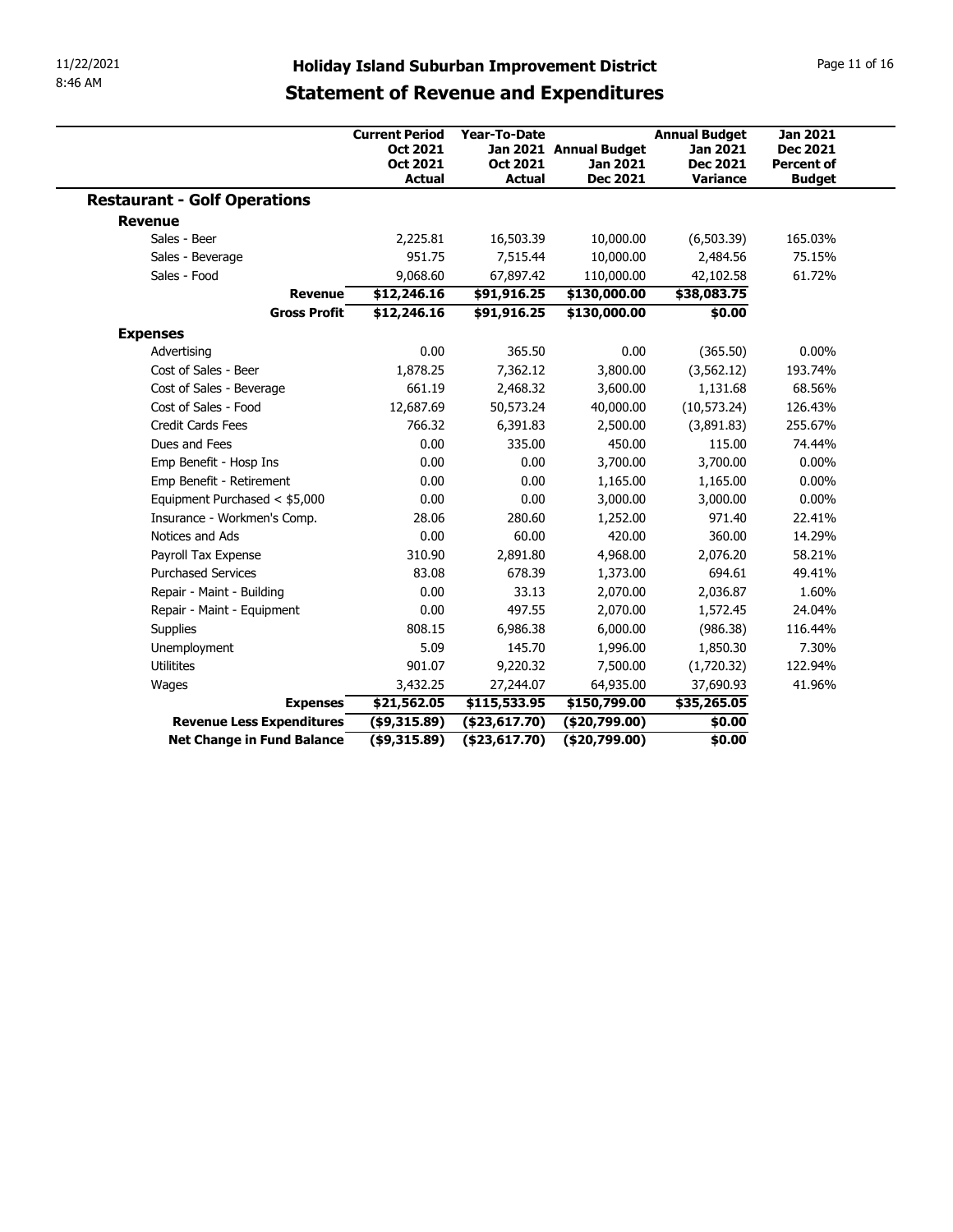| 11/22/2021                                       |                                                                |                                                                      | <b>Holiday Island Suburban Improvement District</b> |                                                                 | Page 12 of 16                                                            |
|--------------------------------------------------|----------------------------------------------------------------|----------------------------------------------------------------------|-----------------------------------------------------|-----------------------------------------------------------------|--------------------------------------------------------------------------|
| 8:46 AM                                          |                                                                |                                                                      | <b>Statement of Revenue and Expenditures</b>        |                                                                 |                                                                          |
|                                                  | <b>Current Period</b><br>Oct 2021<br>Oct 2021<br><b>Actual</b> | <b>Year-To-Date</b><br>Oct 2021<br>Actual                            | Jan 2021 Annual Budget<br>Jan 2021<br>Dec 2021      | <b>Annual Budget</b><br>Jan 2021<br><b>Dec 2021</b><br>Variance | <b>Jan 2021</b><br><b>Dec 2021</b><br><b>Percent of</b><br><b>Budget</b> |
| <b>Road Dept</b>                                 |                                                                |                                                                      |                                                     |                                                                 |                                                                          |
| Revenue                                          |                                                                |                                                                      |                                                     |                                                                 |                                                                          |
| <b>Culvert Installation Income</b>               | 0.00                                                           | 0.00                                                                 | 500.00                                              | 500.00                                                          | $0.00\%$                                                                 |
| <b>Driveway Transitions</b><br>Other Income      | 0.00<br>50.00                                                  | 0.00                                                                 | 1,200.00<br>211,500.00                              | 1,200.00                                                        | $0.00\%$<br>7.27%                                                        |
| Road Inspection Fee - Nonref                     | 0.00                                                           | 15,385.50<br>4,400.00                                                | 800.00                                              | 196,114.50<br>(3,600.00)                                        | 550.00%                                                                  |
| Sale of Assets                                   | 0.00                                                           | 500.00                                                               | 0.00                                                | (500.00)                                                        | $0.00\%$                                                                 |
| <b>Revenue</b>                                   | \$50.00                                                        | \$20,285.50                                                          | \$214,000.00                                        | \$193,714.50                                                    |                                                                          |
| <b>Gross Profit</b>                              | \$50.00                                                        | \$20,285.50                                                          | \$214,000.00                                        | \$0.00                                                          |                                                                          |
| <b>Expenses</b>                                  |                                                                |                                                                      |                                                     |                                                                 |                                                                          |
| Capital Improvements - Equipme                   | 0.00                                                           | 29,180.89                                                            | 30,000.00                                           | 819.11                                                          | 97.27%                                                                   |
| Capital Improvements - Facilit<br>Dues and Fees  | 0.00<br>175.00                                                 | 0.00<br>1,025.00                                                     | 265,000.00<br>1,000.00                              | 265,000.00<br>(25.00)                                           | $0.00\%$<br>102.50%                                                      |
| Emp Benefit - Hosp Ins                           | 1,522.14                                                       | 12,760.55                                                            | 26,047.00                                           | 13,286.45                                                       | 48.99%                                                                   |
| Emp Benefit - Retirement                         | 374.00                                                         | 4,174.54                                                             | 6,084.00                                            | 1,909.46                                                        | 68.62%                                                                   |
| Equipment Purchased < \$5,000                    | 0.00                                                           | 355.34                                                               | 3,000.00                                            | 2,644.66                                                        | 11.84%                                                                   |
| Fuel Expense                                     | 16,932.33                                                      | 10,162.76                                                            | 20,000.00                                           | 9,837.24                                                        | 50.81%                                                                   |
| Insurance - Workmen's Comp.                      | 352.32                                                         | 3,523.20                                                             | 3,861.00                                            | 337.80                                                          | 91.25%                                                                   |
| Miscellaneous                                    | 0.00                                                           | 1,607.00                                                             | 0.00                                                | (1,607.00)                                                      | $0.00\%$                                                                 |
| Notices and Ads                                  | 0.00                                                           | 269.79                                                               | 500.00                                              | 230.21                                                          | 53.96%                                                                   |
| Payroll Tax Expense<br><b>Purchased Services</b> | 1,094.00<br>82.31                                              | 10,792.63<br>7,745.17                                                | 16,830.00<br>2,500.00                               | 6,037.37<br>(5,245.17)                                          | 64.13%<br>309.81%                                                        |
| Repair - Maint - Building                        | 0.00                                                           | 177.59                                                               | 500.00                                              | 322.41                                                          | 35.52%                                                                   |
| Repair - Maint - Equipment                       | 357.84                                                         | 487.54                                                               | 0.00                                                | (487.54)                                                        | $0.00\%$                                                                 |
| Repair - Maint - Street Light                    | 0.00                                                           | 0.00                                                                 | 500.00                                              | 500.00                                                          | $0.00\%$                                                                 |
| Repair - Maint - Tires                           | 0.00                                                           | 1,401.63                                                             | 5,000.00                                            | 3,598.37                                                        | 28.03%                                                                   |
| Repair - Maint - Vehicles                        | 262.05                                                         | 3,113.53                                                             | 5,000.00                                            | 1,886.47                                                        | 62.27%                                                                   |
| Repair- Maint- Parts/Material                    | 742.62                                                         | 4,299.05                                                             | 5,000.00                                            | 700.95                                                          | 85.98%                                                                   |
| Repair-Maint Road Materials                      | 5,663.21                                                       | 15,641.31                                                            | 15,000.00                                           | (641.31)                                                        | 104.28%                                                                  |
| Safety                                           | 0.00                                                           | 150.90                                                               | 250.00                                              | 99.10                                                           | 60.36%                                                                   |
| Seed, Sod, and Soil<br>Snow / Ice Removal        | 6,088.27<br>116.08                                             | 6,088.27<br>1,376.08                                                 | 0.00<br>17,000.00                                   | (6,088.27)<br>15,623.92                                         | $0.00\%$<br>8.09%                                                        |
| Supplies                                         | 30.79                                                          | 2,832.84                                                             | 2,500.00                                            | (332.84)                                                        | 113.31%                                                                  |
| Telephone                                        | 155.00                                                         | 1,474.36                                                             | 1,920.00                                            | 445.64                                                          | 76.79%                                                                   |
| Unemployment                                     | 28.24                                                          | 382.09                                                               | 2,520.00                                            | 2,137.91                                                        | 15.16%                                                                   |
| Uniforms                                         | 388.99                                                         | 1,446.26                                                             | 2,000.00                                            | 553.74                                                          | 72.31%                                                                   |
| Utilitites                                       | 291.55                                                         | 5,968.55                                                             | 7,500.00                                            | 1,531.45                                                        | 79.58%                                                                   |
|                                                  | 14,808.00                                                      | 127,302.79                                                           | 228,094.00                                          | 100,791.21                                                      | 55.81%                                                                   |
| Wages                                            |                                                                |                                                                      |                                                     |                                                                 |                                                                          |
| <b>Expenses</b><br>Revenue Less Expenditures     | \$49,464.74                                                    | \$253,739.66<br>$($ \$49,414.74) $($ \$233,454.16) $($ \$453,606.00) | \$667,606.00                                        | \$413,866.34<br>\$0.00                                          |                                                                          |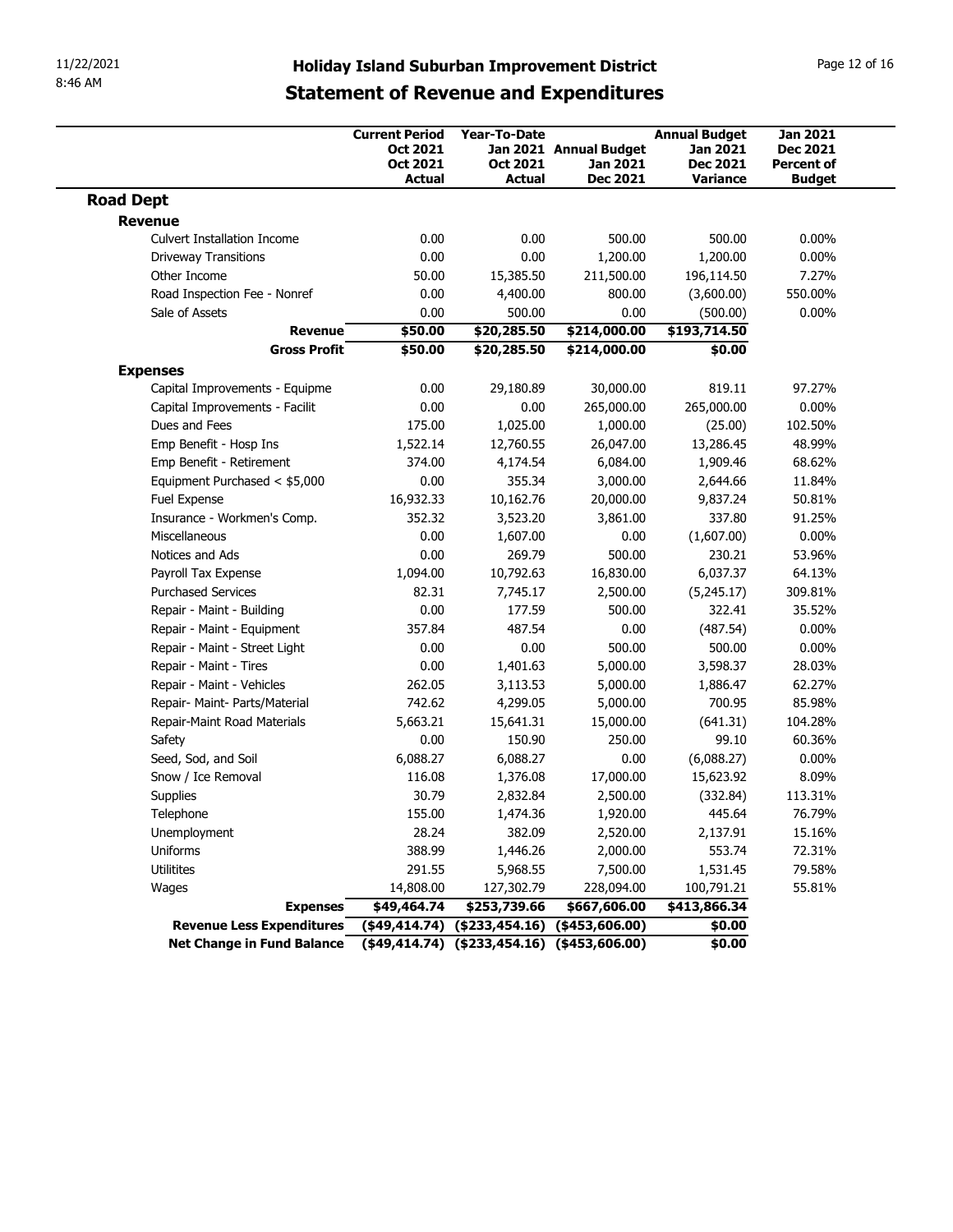| 11/22/2021<br>8:46 AM<br><b>Sewer Dept</b><br>Revenue<br>Debt Service - Sewer Treatment<br><b>Sewer Sales</b><br>Sewer Sales Installation Charg<br><b>Revenue</b><br><b>Gross Profit</b><br><b>Expenses</b> | <b>Current Period</b><br>Oct 2021<br>Oct 2021<br><b>Actual</b><br>26,775.03<br>28,305.01<br>0.00 | <b>Year-To-Date</b><br>Oct 2021<br>Actual<br>244,346.29 | <b>Holiday Island Suburban Improvement District</b><br><b>Statement of Revenue and Expenditures</b><br>Jan 2021 Annual Budget<br>Jan 2021<br>Dec 2021 | <b>Annual Budget</b><br>Jan 2021<br><b>Dec 2021</b><br>Variance | Page 13 of 16<br><b>Jan 2021</b><br><b>Dec 2021</b> |
|-------------------------------------------------------------------------------------------------------------------------------------------------------------------------------------------------------------|--------------------------------------------------------------------------------------------------|---------------------------------------------------------|-------------------------------------------------------------------------------------------------------------------------------------------------------|-----------------------------------------------------------------|-----------------------------------------------------|
|                                                                                                                                                                                                             |                                                                                                  |                                                         |                                                                                                                                                       |                                                                 |                                                     |
|                                                                                                                                                                                                             |                                                                                                  |                                                         |                                                                                                                                                       |                                                                 | <b>Percent of</b><br><b>Budget</b>                  |
|                                                                                                                                                                                                             |                                                                                                  |                                                         |                                                                                                                                                       |                                                                 |                                                     |
|                                                                                                                                                                                                             |                                                                                                  |                                                         |                                                                                                                                                       |                                                                 |                                                     |
|                                                                                                                                                                                                             |                                                                                                  |                                                         | 235,000.00                                                                                                                                            | (9,346.29)                                                      | 103.98%                                             |
|                                                                                                                                                                                                             |                                                                                                  | 302,660.12<br>10,200.00                                 | 335,682.00<br>3,000.00                                                                                                                                | 33,021.88<br>(7,200.00)                                         | 90.16%<br>340.00%                                   |
|                                                                                                                                                                                                             | \$55,080.04                                                                                      | \$557,206.41                                            | \$573,682.00                                                                                                                                          | \$16,475.59                                                     |                                                     |
|                                                                                                                                                                                                             | \$55,080.04                                                                                      | \$557,206.41                                            | \$573,682.00                                                                                                                                          | \$0.00                                                          |                                                     |
|                                                                                                                                                                                                             |                                                                                                  |                                                         |                                                                                                                                                       |                                                                 |                                                     |
| Capital Improvements - Equipme                                                                                                                                                                              | 0.00                                                                                             | 33,111.57                                               | 47,500.00                                                                                                                                             | 14,388.43                                                       | 69.71%                                              |
| Capital Improvements - Facilit                                                                                                                                                                              | 0.00                                                                                             | 29,491.07                                               | 41,500.00                                                                                                                                             | 12,008.93                                                       | 71.06%                                              |
| Chemicals and Fertilizer                                                                                                                                                                                    | 3,096.92                                                                                         | 19,770.62                                               | 20,300.00                                                                                                                                             | 529.38                                                          | 97.39%                                              |
| Dues and Fees                                                                                                                                                                                               | 0.00                                                                                             | 8,562.50                                                | 9,000.00                                                                                                                                              | 437.50                                                          | 95.14%                                              |
| Emp Benefit - Hosp Ins<br>Emp Benefit - Retirement                                                                                                                                                          | 751.61<br>210.37                                                                                 | 5,239.07<br>2,524.44                                    | 10,024.00<br>5,391.00                                                                                                                                 | 4,784.93<br>2,866.56                                            | 52.27%<br>46.83%                                    |
| Engineering                                                                                                                                                                                                 | 0.00                                                                                             | 0.00                                                    | 5,000.00                                                                                                                                              | 5,000.00                                                        | $0.00\%$                                            |
| Equipment Purchased < \$5,000                                                                                                                                                                               | 0.00                                                                                             | 0.00                                                    | 3,800.00                                                                                                                                              | 3,800.00                                                        | $0.00\%$                                            |
| Fuel Expense                                                                                                                                                                                                | 388.78                                                                                           | 4,117.07                                                | 5,400.00                                                                                                                                              | 1,282.93                                                        | 76.24%                                              |
| Insurance - Workmen's Comp.                                                                                                                                                                                 | 153.65                                                                                           | 1,536.54                                                | 2,072.00                                                                                                                                              | 535.46                                                          | 74.16%                                              |
| <b>Interest Expense</b>                                                                                                                                                                                     | 7,591.52                                                                                         | 77,157.00                                               | 100,000.00                                                                                                                                            | 22,843.00                                                       | 77.16%                                              |
| Lab Fees                                                                                                                                                                                                    | 0.00                                                                                             | 5,098.28                                                | 9,500.00                                                                                                                                              | 4,401.72                                                        | 53.67%                                              |
| Notices and Ads                                                                                                                                                                                             | 0.00                                                                                             | 0.00                                                    | 300.00                                                                                                                                                | 300.00                                                          | $0.00\%$                                            |
| Payroll Tax Expense<br><b>Purchased Services</b>                                                                                                                                                            | 683.69<br>2,397.00                                                                               | 7,002.79<br>20,119.64                                   | 9,928.00<br>18,000.00                                                                                                                                 | 2,925.21<br>(2, 119.64)                                         | 70.54%<br>111.78%                                   |
| Repair - Maint - Building                                                                                                                                                                                   | 455.86                                                                                           | 696.61                                                  | 2,500.00                                                                                                                                              | 1,803.39                                                        | 27.86%                                              |
| Repair - Maint - Equipment                                                                                                                                                                                  | 5,626.66                                                                                         | 20,766.68                                               | 15,000.00                                                                                                                                             | (5,766.68)                                                      | 138.44%                                             |
| Repair - Maint - Sewer Plant                                                                                                                                                                                | 2,455.12                                                                                         | 22,769.03                                               | 25,200.00                                                                                                                                             | 2,430.97                                                        | 90.35%                                              |
| Repair - Maint - Tires                                                                                                                                                                                      | 0.00                                                                                             | 0.00                                                    | 1,160.00                                                                                                                                              | 1,160.00                                                        | $0.00\%$                                            |
| Repair - Maint - Vehicles                                                                                                                                                                                   | 39.86                                                                                            | 139.10                                                  | 2,220.00                                                                                                                                              | 2,080.90                                                        | 6.27%                                               |
| Repair - Maint- Line Repair                                                                                                                                                                                 | 0.00                                                                                             | 3,017.64                                                | 1,800.00                                                                                                                                              | (1,217.64)                                                      | 167.65%                                             |
| Repair- Maint- Parts/Material                                                                                                                                                                               | 0.00                                                                                             | 2,063.92                                                | 5,400.00                                                                                                                                              | 3,336.08                                                        | 38.22%                                              |
| Safety                                                                                                                                                                                                      | 0.00                                                                                             | 0.00                                                    | 1,000.00                                                                                                                                              | 1,000.00                                                        | $0.00\%$                                            |
| Supplies                                                                                                                                                                                                    | 78.04                                                                                            | 1,274.82                                                | 3,000.00                                                                                                                                              | 1,725.18                                                        | 42.49%                                              |
| Telephone<br>Travel and Training                                                                                                                                                                            | 19.44<br>75.00                                                                                   | 217.62<br>75.00                                         | 2,940.00<br>1,900.00                                                                                                                                  | 2,722.38<br>1,825.00                                            | 7.40%<br>3.95%                                      |
| Unemployment                                                                                                                                                                                                | 9.92                                                                                             | 217.78                                                  | 3,157.00                                                                                                                                              | 2,939.22                                                        | 6.90%                                               |
| Uniforms                                                                                                                                                                                                    | 0.00                                                                                             | 0.00                                                    | 600.00                                                                                                                                                | 600.00                                                          | $0.00\%$                                            |
| Utilitites                                                                                                                                                                                                  | 4,070.35                                                                                         | 46,021.23                                               | 60,000.00                                                                                                                                             | 13,978.77                                                       | 76.70%                                              |
| Wages                                                                                                                                                                                                       | 9,187.14                                                                                         | 85,732.96                                               | 129,775.00                                                                                                                                            | 44,042.04                                                       | 66.06%                                              |
| <b>Expenses</b>                                                                                                                                                                                             | \$37,290.93                                                                                      | \$396,722.98                                            | \$543,367.00                                                                                                                                          | \$146,644.02                                                    |                                                     |
| Revenue Less Expenditures<br><b>Net Change in Fund Balance</b>                                                                                                                                              | \$17,789.11<br>\$17,789.11                                                                       | \$160,483.43<br>\$160,483.43                            | \$30,315.00<br>\$30,315.00                                                                                                                            | \$0.00<br>\$0.00                                                |                                                     |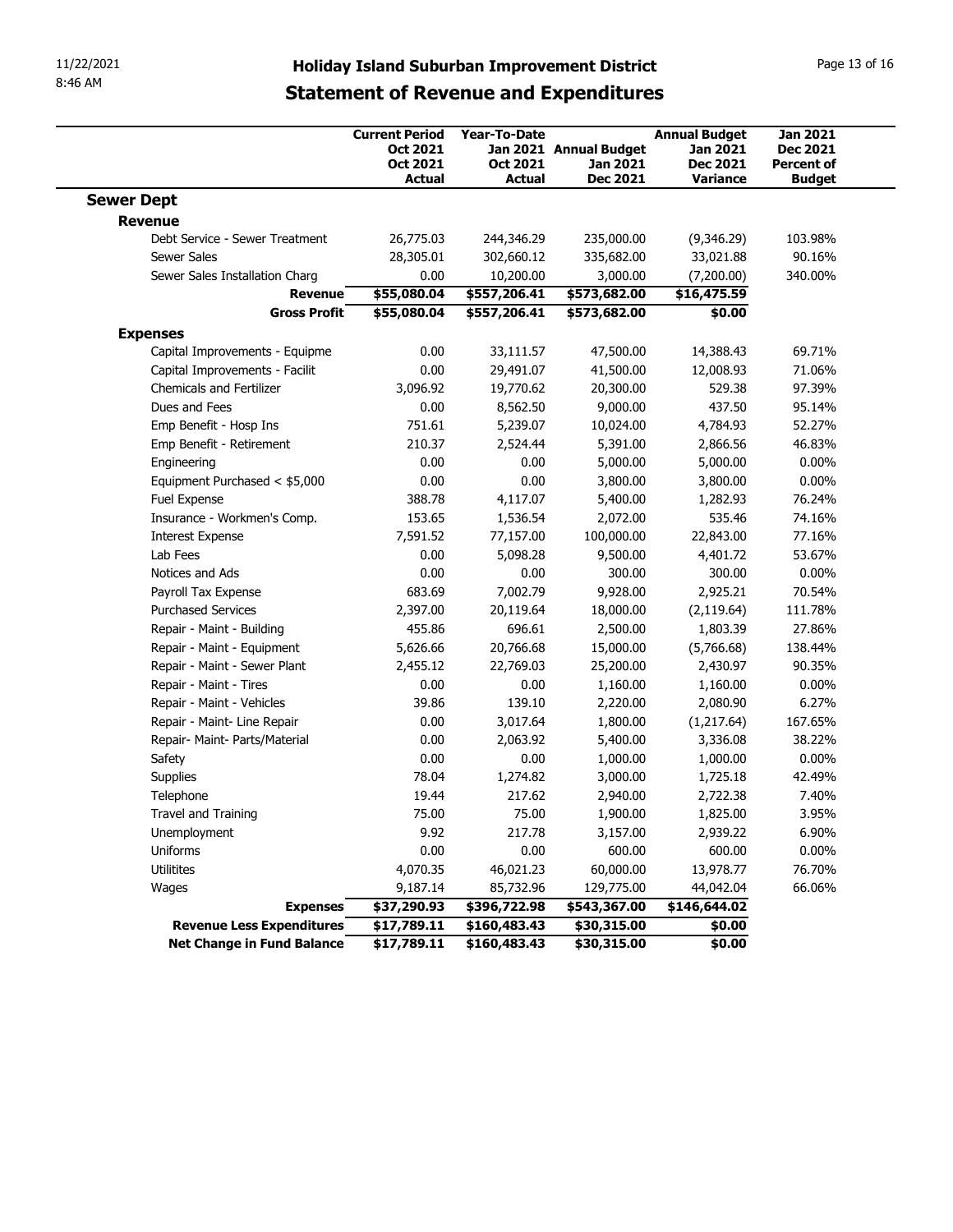| <b>Jan 2021</b><br><b>Current Period</b><br><b>Year-To-Date</b><br><b>Annual Budget</b><br>Oct 2021<br>Jan 2021 Annual Budget<br>Jan 2021<br><b>Dec 2021</b><br>Oct 2021<br>Oct 2021<br><b>Dec 2021</b><br>Jan 2021<br><b>Percent of</b><br><b>Actual</b><br>Actual<br><b>Dec 2021</b><br>Variance<br><b>Budget</b><br><b>Water Dept</b><br>Revenue<br>60.00%<br><b>Irrigation Service Income</b><br>0.00<br>600.00<br>1,000.00<br>400.00<br>Late Charges on Water and Sewe<br>1,547.46<br>9,986.88<br>7,500.00<br>(2,486.88)<br>133.16%<br>Other Income<br>30.00<br>0.00<br>(30.00)<br>$0.00\%$<br>0.00<br><b>Water Sales</b><br>42,030.08<br>415,570.43<br>510,892.00<br>95,321.57<br>81.34%<br>Water Service Installation Cha<br>0.00<br>11,200.00<br>5,000.00<br>(6,200.00)<br>224.00%<br>1,440.00<br>(1, 105.00)<br>108.84%<br>Water Turn-On Charges<br>13,605.00<br>12,500.00<br>Revenue<br>\$45,017.54<br>\$450,992.31<br>\$536,892.00<br>\$85,899.69<br><b>Gross Profit</b><br>\$45,017.54<br>\$450,992.31<br>\$536,892.00<br>\$0.00<br><b>Expenses</b><br>Capital Improvements - Equipme<br>61,426.59<br>77,500.00<br>16,073.41<br>79.26%<br>0.00<br>0.00<br>120,993.00<br>95.21%<br>Capital Improvements - Facilit<br>115,197.26<br>5,795.74<br>Chemicals and Fertilizer<br>0.00<br>$0.00\%$<br>0.00<br>1,250.00<br>1,250.00<br>Dues and Fees<br>64.36<br>706.10<br>1,275.00<br>568.90<br>55.38%<br>Emp Benefit - Hosp Ins<br>712.81<br>4,341.01<br>10,024.00<br>5,682.99<br>43.31%<br>40.10%<br>Emp Benefit - Retirement<br>188.37<br>2,161.57<br>5,391.00<br>3,229.43<br>0.00<br>$0.00\%$<br>Engineering<br>0.00<br>15,000.00<br>15,000.00<br>Equipment Purchased < \$5,000<br>0.00<br>6,269.85<br>3,800.00<br>(2,469.85)<br>165.00%<br>0.00<br>262.50<br>Fire Hydrants<br>5,000.00<br>4,737.50<br>5.25%<br>Fuel Expense<br>388.78<br>4,117.11<br>7,800.00<br>3,682.89<br>52.78%<br>Insurance - Workmen's Comp.<br>1,047.50<br>49.44%<br>102.45<br>1,024.50<br>2,072.00<br>0.00<br>13.00<br>$0.00\%$<br>Licensing State of Arkansas -<br>0.00<br>(13.00)<br>Miscellaneous<br>0.00<br>0.00<br>$0.00\%$<br>4,123.81<br>(4, 123.81) |  |
|----------------------------------------------------------------------------------------------------------------------------------------------------------------------------------------------------------------------------------------------------------------------------------------------------------------------------------------------------------------------------------------------------------------------------------------------------------------------------------------------------------------------------------------------------------------------------------------------------------------------------------------------------------------------------------------------------------------------------------------------------------------------------------------------------------------------------------------------------------------------------------------------------------------------------------------------------------------------------------------------------------------------------------------------------------------------------------------------------------------------------------------------------------------------------------------------------------------------------------------------------------------------------------------------------------------------------------------------------------------------------------------------------------------------------------------------------------------------------------------------------------------------------------------------------------------------------------------------------------------------------------------------------------------------------------------------------------------------------------------------------------------------------------------------------------------------------------------------------------------------------------------------------------------------------------------------------------------------------------------------------------------------------------------------------------------------------------------------------------------------------------------------|--|
|                                                                                                                                                                                                                                                                                                                                                                                                                                                                                                                                                                                                                                                                                                                                                                                                                                                                                                                                                                                                                                                                                                                                                                                                                                                                                                                                                                                                                                                                                                                                                                                                                                                                                                                                                                                                                                                                                                                                                                                                                                                                                                                                              |  |
|                                                                                                                                                                                                                                                                                                                                                                                                                                                                                                                                                                                                                                                                                                                                                                                                                                                                                                                                                                                                                                                                                                                                                                                                                                                                                                                                                                                                                                                                                                                                                                                                                                                                                                                                                                                                                                                                                                                                                                                                                                                                                                                                              |  |
|                                                                                                                                                                                                                                                                                                                                                                                                                                                                                                                                                                                                                                                                                                                                                                                                                                                                                                                                                                                                                                                                                                                                                                                                                                                                                                                                                                                                                                                                                                                                                                                                                                                                                                                                                                                                                                                                                                                                                                                                                                                                                                                                              |  |
|                                                                                                                                                                                                                                                                                                                                                                                                                                                                                                                                                                                                                                                                                                                                                                                                                                                                                                                                                                                                                                                                                                                                                                                                                                                                                                                                                                                                                                                                                                                                                                                                                                                                                                                                                                                                                                                                                                                                                                                                                                                                                                                                              |  |
|                                                                                                                                                                                                                                                                                                                                                                                                                                                                                                                                                                                                                                                                                                                                                                                                                                                                                                                                                                                                                                                                                                                                                                                                                                                                                                                                                                                                                                                                                                                                                                                                                                                                                                                                                                                                                                                                                                                                                                                                                                                                                                                                              |  |
|                                                                                                                                                                                                                                                                                                                                                                                                                                                                                                                                                                                                                                                                                                                                                                                                                                                                                                                                                                                                                                                                                                                                                                                                                                                                                                                                                                                                                                                                                                                                                                                                                                                                                                                                                                                                                                                                                                                                                                                                                                                                                                                                              |  |
|                                                                                                                                                                                                                                                                                                                                                                                                                                                                                                                                                                                                                                                                                                                                                                                                                                                                                                                                                                                                                                                                                                                                                                                                                                                                                                                                                                                                                                                                                                                                                                                                                                                                                                                                                                                                                                                                                                                                                                                                                                                                                                                                              |  |
|                                                                                                                                                                                                                                                                                                                                                                                                                                                                                                                                                                                                                                                                                                                                                                                                                                                                                                                                                                                                                                                                                                                                                                                                                                                                                                                                                                                                                                                                                                                                                                                                                                                                                                                                                                                                                                                                                                                                                                                                                                                                                                                                              |  |
|                                                                                                                                                                                                                                                                                                                                                                                                                                                                                                                                                                                                                                                                                                                                                                                                                                                                                                                                                                                                                                                                                                                                                                                                                                                                                                                                                                                                                                                                                                                                                                                                                                                                                                                                                                                                                                                                                                                                                                                                                                                                                                                                              |  |
|                                                                                                                                                                                                                                                                                                                                                                                                                                                                                                                                                                                                                                                                                                                                                                                                                                                                                                                                                                                                                                                                                                                                                                                                                                                                                                                                                                                                                                                                                                                                                                                                                                                                                                                                                                                                                                                                                                                                                                                                                                                                                                                                              |  |
|                                                                                                                                                                                                                                                                                                                                                                                                                                                                                                                                                                                                                                                                                                                                                                                                                                                                                                                                                                                                                                                                                                                                                                                                                                                                                                                                                                                                                                                                                                                                                                                                                                                                                                                                                                                                                                                                                                                                                                                                                                                                                                                                              |  |
|                                                                                                                                                                                                                                                                                                                                                                                                                                                                                                                                                                                                                                                                                                                                                                                                                                                                                                                                                                                                                                                                                                                                                                                                                                                                                                                                                                                                                                                                                                                                                                                                                                                                                                                                                                                                                                                                                                                                                                                                                                                                                                                                              |  |
|                                                                                                                                                                                                                                                                                                                                                                                                                                                                                                                                                                                                                                                                                                                                                                                                                                                                                                                                                                                                                                                                                                                                                                                                                                                                                                                                                                                                                                                                                                                                                                                                                                                                                                                                                                                                                                                                                                                                                                                                                                                                                                                                              |  |
|                                                                                                                                                                                                                                                                                                                                                                                                                                                                                                                                                                                                                                                                                                                                                                                                                                                                                                                                                                                                                                                                                                                                                                                                                                                                                                                                                                                                                                                                                                                                                                                                                                                                                                                                                                                                                                                                                                                                                                                                                                                                                                                                              |  |
|                                                                                                                                                                                                                                                                                                                                                                                                                                                                                                                                                                                                                                                                                                                                                                                                                                                                                                                                                                                                                                                                                                                                                                                                                                                                                                                                                                                                                                                                                                                                                                                                                                                                                                                                                                                                                                                                                                                                                                                                                                                                                                                                              |  |
|                                                                                                                                                                                                                                                                                                                                                                                                                                                                                                                                                                                                                                                                                                                                                                                                                                                                                                                                                                                                                                                                                                                                                                                                                                                                                                                                                                                                                                                                                                                                                                                                                                                                                                                                                                                                                                                                                                                                                                                                                                                                                                                                              |  |
|                                                                                                                                                                                                                                                                                                                                                                                                                                                                                                                                                                                                                                                                                                                                                                                                                                                                                                                                                                                                                                                                                                                                                                                                                                                                                                                                                                                                                                                                                                                                                                                                                                                                                                                                                                                                                                                                                                                                                                                                                                                                                                                                              |  |
|                                                                                                                                                                                                                                                                                                                                                                                                                                                                                                                                                                                                                                                                                                                                                                                                                                                                                                                                                                                                                                                                                                                                                                                                                                                                                                                                                                                                                                                                                                                                                                                                                                                                                                                                                                                                                                                                                                                                                                                                                                                                                                                                              |  |
|                                                                                                                                                                                                                                                                                                                                                                                                                                                                                                                                                                                                                                                                                                                                                                                                                                                                                                                                                                                                                                                                                                                                                                                                                                                                                                                                                                                                                                                                                                                                                                                                                                                                                                                                                                                                                                                                                                                                                                                                                                                                                                                                              |  |
|                                                                                                                                                                                                                                                                                                                                                                                                                                                                                                                                                                                                                                                                                                                                                                                                                                                                                                                                                                                                                                                                                                                                                                                                                                                                                                                                                                                                                                                                                                                                                                                                                                                                                                                                                                                                                                                                                                                                                                                                                                                                                                                                              |  |
|                                                                                                                                                                                                                                                                                                                                                                                                                                                                                                                                                                                                                                                                                                                                                                                                                                                                                                                                                                                                                                                                                                                                                                                                                                                                                                                                                                                                                                                                                                                                                                                                                                                                                                                                                                                                                                                                                                                                                                                                                                                                                                                                              |  |
|                                                                                                                                                                                                                                                                                                                                                                                                                                                                                                                                                                                                                                                                                                                                                                                                                                                                                                                                                                                                                                                                                                                                                                                                                                                                                                                                                                                                                                                                                                                                                                                                                                                                                                                                                                                                                                                                                                                                                                                                                                                                                                                                              |  |
| Notices and Ads<br>0.00<br>82.93<br>500.00<br>417.07<br>16.59%                                                                                                                                                                                                                                                                                                                                                                                                                                                                                                                                                                                                                                                                                                                                                                                                                                                                                                                                                                                                                                                                                                                                                                                                                                                                                                                                                                                                                                                                                                                                                                                                                                                                                                                                                                                                                                                                                                                                                                                                                                                                               |  |
| 6,166.66<br>62.11%<br>Payroll Tax Expense<br>659.15<br>9,928.00<br>3,761.34                                                                                                                                                                                                                                                                                                                                                                                                                                                                                                                                                                                                                                                                                                                                                                                                                                                                                                                                                                                                                                                                                                                                                                                                                                                                                                                                                                                                                                                                                                                                                                                                                                                                                                                                                                                                                                                                                                                                                                                                                                                                  |  |
| <b>Purchased Services</b><br>82.30<br>3,421.74<br>2,000.00<br>(1,421.74)<br>171.09%                                                                                                                                                                                                                                                                                                                                                                                                                                                                                                                                                                                                                                                                                                                                                                                                                                                                                                                                                                                                                                                                                                                                                                                                                                                                                                                                                                                                                                                                                                                                                                                                                                                                                                                                                                                                                                                                                                                                                                                                                                                          |  |
| Repair - Maint - Building<br>0.00<br>1,000.00<br>$0.00\%$<br>0.00<br>1,000.00                                                                                                                                                                                                                                                                                                                                                                                                                                                                                                                                                                                                                                                                                                                                                                                                                                                                                                                                                                                                                                                                                                                                                                                                                                                                                                                                                                                                                                                                                                                                                                                                                                                                                                                                                                                                                                                                                                                                                                                                                                                                |  |
| Repair - Maint - Equipment<br>44.83%<br>884.68<br>9,144.47<br>20,400.00<br>11,255.53                                                                                                                                                                                                                                                                                                                                                                                                                                                                                                                                                                                                                                                                                                                                                                                                                                                                                                                                                                                                                                                                                                                                                                                                                                                                                                                                                                                                                                                                                                                                                                                                                                                                                                                                                                                                                                                                                                                                                                                                                                                         |  |
| 0.00<br>0.00<br>500.00<br>500.00<br>$0.00\%$<br>Repair - Maint - Radio                                                                                                                                                                                                                                                                                                                                                                                                                                                                                                                                                                                                                                                                                                                                                                                                                                                                                                                                                                                                                                                                                                                                                                                                                                                                                                                                                                                                                                                                                                                                                                                                                                                                                                                                                                                                                                                                                                                                                                                                                                                                       |  |
| Repair - Maint - Sewer Plant<br>$0.00\%$<br>0.00<br>455.63<br>0.00<br>(455.63)<br>821.87<br>338.13<br>70.85%<br>Repair - Maint - Tires<br>0.00<br>1,160.00                                                                                                                                                                                                                                                                                                                                                                                                                                                                                                                                                                                                                                                                                                                                                                                                                                                                                                                                                                                                                                                                                                                                                                                                                                                                                                                                                                                                                                                                                                                                                                                                                                                                                                                                                                                                                                                                                                                                                                                   |  |
| Repair - Maint - Vehicles<br>92.88<br>1,260.88<br>57.97%<br>1,739.12<br>3,000.00                                                                                                                                                                                                                                                                                                                                                                                                                                                                                                                                                                                                                                                                                                                                                                                                                                                                                                                                                                                                                                                                                                                                                                                                                                                                                                                                                                                                                                                                                                                                                                                                                                                                                                                                                                                                                                                                                                                                                                                                                                                             |  |
| 8,294.27<br>67.85%<br>Repair - Maint- Line Repair<br>511.88<br>17,505.73<br>25,800.00                                                                                                                                                                                                                                                                                                                                                                                                                                                                                                                                                                                                                                                                                                                                                                                                                                                                                                                                                                                                                                                                                                                                                                                                                                                                                                                                                                                                                                                                                                                                                                                                                                                                                                                                                                                                                                                                                                                                                                                                                                                        |  |
| 38,570.27<br>96.43%<br>Repair- Maint- Parts/Material<br>3,090.29<br>40,000.00<br>1,429.73                                                                                                                                                                                                                                                                                                                                                                                                                                                                                                                                                                                                                                                                                                                                                                                                                                                                                                                                                                                                                                                                                                                                                                                                                                                                                                                                                                                                                                                                                                                                                                                                                                                                                                                                                                                                                                                                                                                                                                                                                                                    |  |
| 0.00<br>173.83<br>826.17<br>17.38%<br>Safety<br>1,000.00                                                                                                                                                                                                                                                                                                                                                                                                                                                                                                                                                                                                                                                                                                                                                                                                                                                                                                                                                                                                                                                                                                                                                                                                                                                                                                                                                                                                                                                                                                                                                                                                                                                                                                                                                                                                                                                                                                                                                                                                                                                                                     |  |
| 294.12<br>(351.28)<br>Supplies<br>2,751.28<br>2,400.00<br>114.64%                                                                                                                                                                                                                                                                                                                                                                                                                                                                                                                                                                                                                                                                                                                                                                                                                                                                                                                                                                                                                                                                                                                                                                                                                                                                                                                                                                                                                                                                                                                                                                                                                                                                                                                                                                                                                                                                                                                                                                                                                                                                            |  |
| 0.00<br>24.00<br>0.00<br>(24.00)<br>$0.00\%$<br>Taxes - Real Estate and Person                                                                                                                                                                                                                                                                                                                                                                                                                                                                                                                                                                                                                                                                                                                                                                                                                                                                                                                                                                                                                                                                                                                                                                                                                                                                                                                                                                                                                                                                                                                                                                                                                                                                                                                                                                                                                                                                                                                                                                                                                                                               |  |
| 74.43%<br>Telephone<br>539.17<br>5,358.90<br>7,200.00<br>1,841.10                                                                                                                                                                                                                                                                                                                                                                                                                                                                                                                                                                                                                                                                                                                                                                                                                                                                                                                                                                                                                                                                                                                                                                                                                                                                                                                                                                                                                                                                                                                                                                                                                                                                                                                                                                                                                                                                                                                                                                                                                                                                            |  |
| Travel and Training<br>75.00<br>11.05%<br>210.00<br>1,900.00<br>1,690.00<br>11.81<br>212.97<br>6.75%                                                                                                                                                                                                                                                                                                                                                                                                                                                                                                                                                                                                                                                                                                                                                                                                                                                                                                                                                                                                                                                                                                                                                                                                                                                                                                                                                                                                                                                                                                                                                                                                                                                                                                                                                                                                                                                                                                                                                                                                                                         |  |
| 3,157.00<br>Unemployment<br>2,944.03<br>124.60<br>1,284.00<br>116.43%<br>Uniforms<br>1,494.95<br>(210.95)                                                                                                                                                                                                                                                                                                                                                                                                                                                                                                                                                                                                                                                                                                                                                                                                                                                                                                                                                                                                                                                                                                                                                                                                                                                                                                                                                                                                                                                                                                                                                                                                                                                                                                                                                                                                                                                                                                                                                                                                                                    |  |
| Utilitites<br>9,947.73<br>91.23%<br>11,671.02<br>103,452.27<br>113,400.00                                                                                                                                                                                                                                                                                                                                                                                                                                                                                                                                                                                                                                                                                                                                                                                                                                                                                                                                                                                                                                                                                                                                                                                                                                                                                                                                                                                                                                                                                                                                                                                                                                                                                                                                                                                                                                                                                                                                                                                                                                                                    |  |
| 8,854.08<br>74,508.45<br>129,775.00<br>55,266.55<br>57.41%<br>Wages                                                                                                                                                                                                                                                                                                                                                                                                                                                                                                                                                                                                                                                                                                                                                                                                                                                                                                                                                                                                                                                                                                                                                                                                                                                                                                                                                                                                                                                                                                                                                                                                                                                                                                                                                                                                                                                                                                                                                                                                                                                                          |  |
| \$28,347.75<br>\$465,738.37<br>\$614,509.00<br>\$148,770.63<br><b>Expenses</b>                                                                                                                                                                                                                                                                                                                                                                                                                                                                                                                                                                                                                                                                                                                                                                                                                                                                                                                                                                                                                                                                                                                                                                                                                                                                                                                                                                                                                                                                                                                                                                                                                                                                                                                                                                                                                                                                                                                                                                                                                                                               |  |
| \$16,669.79<br>(\$14,746.06)<br>$($ \$77,617.00)<br>\$0.00<br><b>Revenue Less Expenditures</b>                                                                                                                                                                                                                                                                                                                                                                                                                                                                                                                                                                                                                                                                                                                                                                                                                                                                                                                                                                                                                                                                                                                                                                                                                                                                                                                                                                                                                                                                                                                                                                                                                                                                                                                                                                                                                                                                                                                                                                                                                                               |  |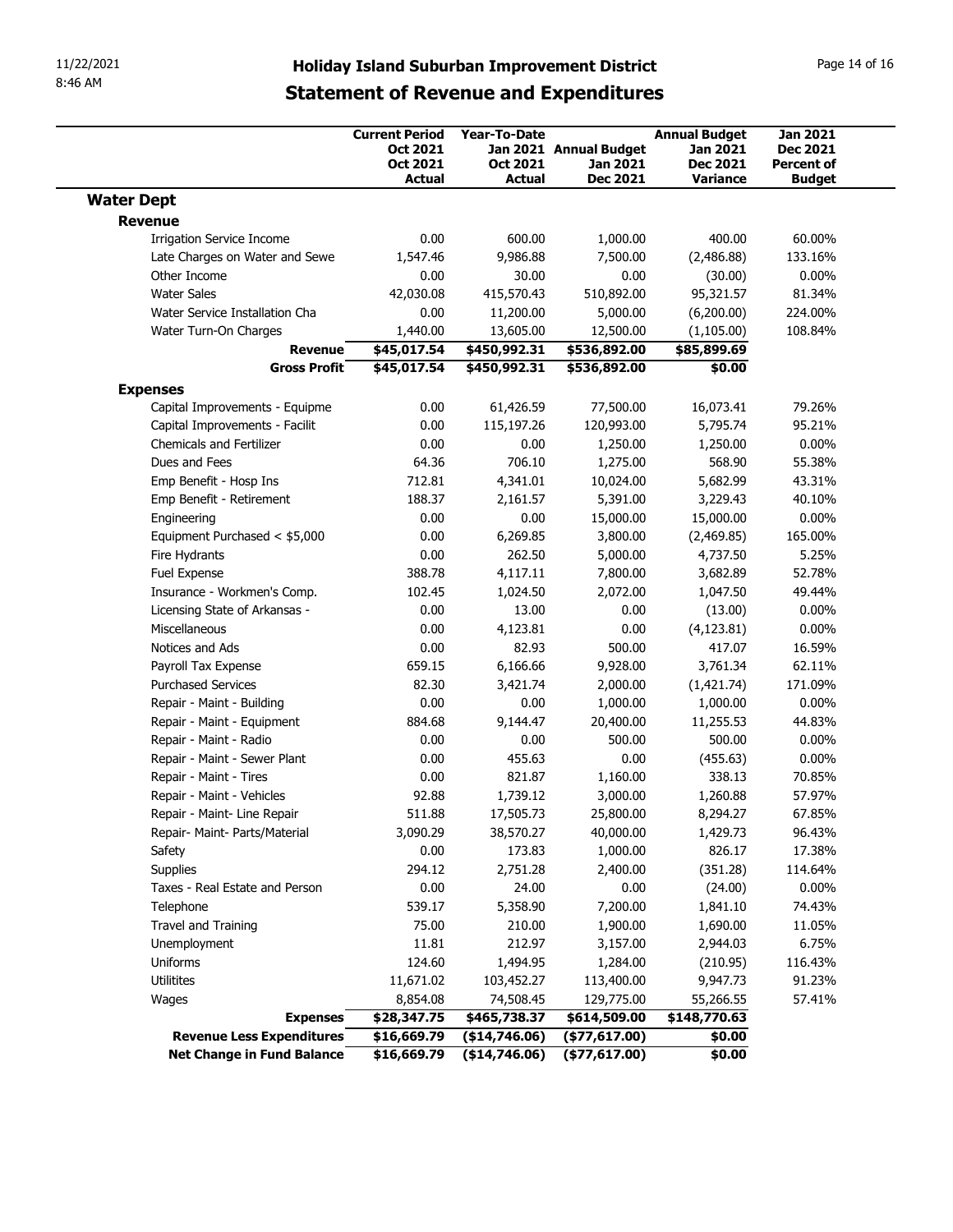| 11/22/2021<br>8:46 AM |                            | <b>Holiday Island Suburban Improvement District</b>                          |                                           |                                                       |                                                                        | Page 15 of 16                                                            |
|-----------------------|----------------------------|------------------------------------------------------------------------------|-------------------------------------------|-------------------------------------------------------|------------------------------------------------------------------------|--------------------------------------------------------------------------|
|                       |                            | <b>Statement of Revenue and Expenditures</b>                                 |                                           |                                                       |                                                                        |                                                                          |
|                       |                            | <b>Current Period</b><br><b>Oct 2021</b><br><b>Oct 2021</b><br><b>Actual</b> | Year-To-Date<br>Oct 2021<br><b>Actual</b> | Jan 2021 Annual Budget<br>Jan 2021<br><b>Dec 2021</b> | <b>Annual Budget</b><br><b>Jan 2021</b><br><b>Dec 2021</b><br>Variance | <b>Jan 2021</b><br><b>Dec 2021</b><br><b>Percent of</b><br><b>Budget</b> |
|                       |                            |                                                                              |                                           |                                                       |                                                                        |                                                                          |
| <b>Fund Balances</b>  |                            |                                                                              |                                           |                                                       |                                                                        |                                                                          |
|                       | Beginning Fund Balance     | 21,388,435.94                                                                | 19,807,758.50                             | 0.00                                                  | 0.00                                                                   | $0.00\%$                                                                 |
|                       | Net Change in Fund Balance | 69,357.65                                                                    | 1,650,035.09                              | 346,235.00                                            | 0.00                                                                   | $0.00\%$                                                                 |
|                       | Ending Fund Balance        | 21,457,793.59                                                                | 21,457,793.59                             | 0.00                                                  | 0.00                                                                   | $0.00\%$                                                                 |
|                       |                            |                                                                              |                                           |                                                       |                                                                        |                                                                          |
|                       |                            |                                                                              |                                           |                                                       |                                                                        |                                                                          |
|                       |                            |                                                                              |                                           |                                                       |                                                                        |                                                                          |